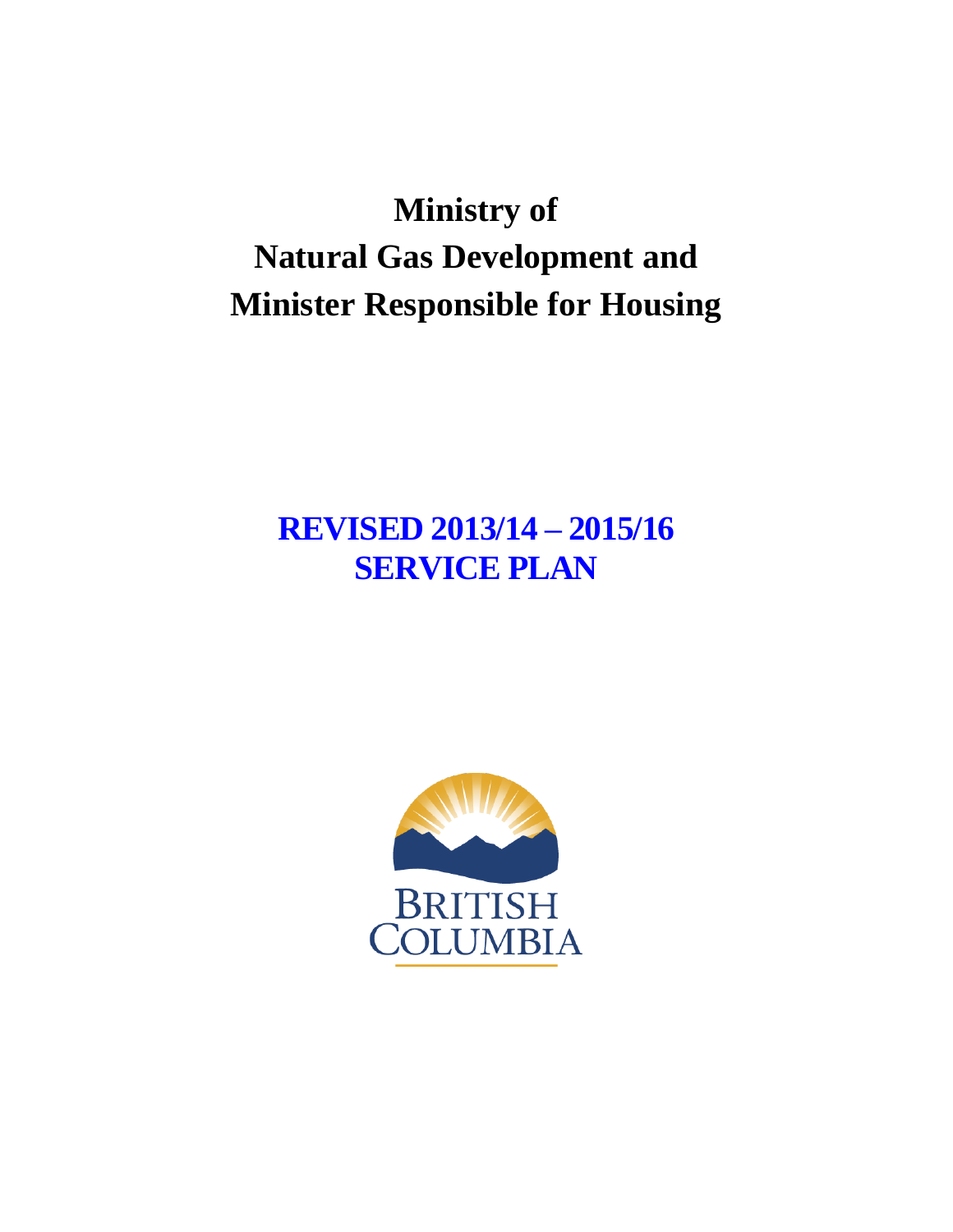For more information on the British Columbia Ministry of Natural Gas Development and

Minister Responsible for Housing

see Ministry Contact Information on page 26 or contact:

#### **Deputy Minister's Office**

#### PO BOX 9319 STN PROV GOVT VICTORIA, BC V8W 9N3

or visit the LNG website at <http://engage.gov.bc.ca/lnginbc/>

Published by the Ministry of Natural Gas Development and Minister Responsible for Housing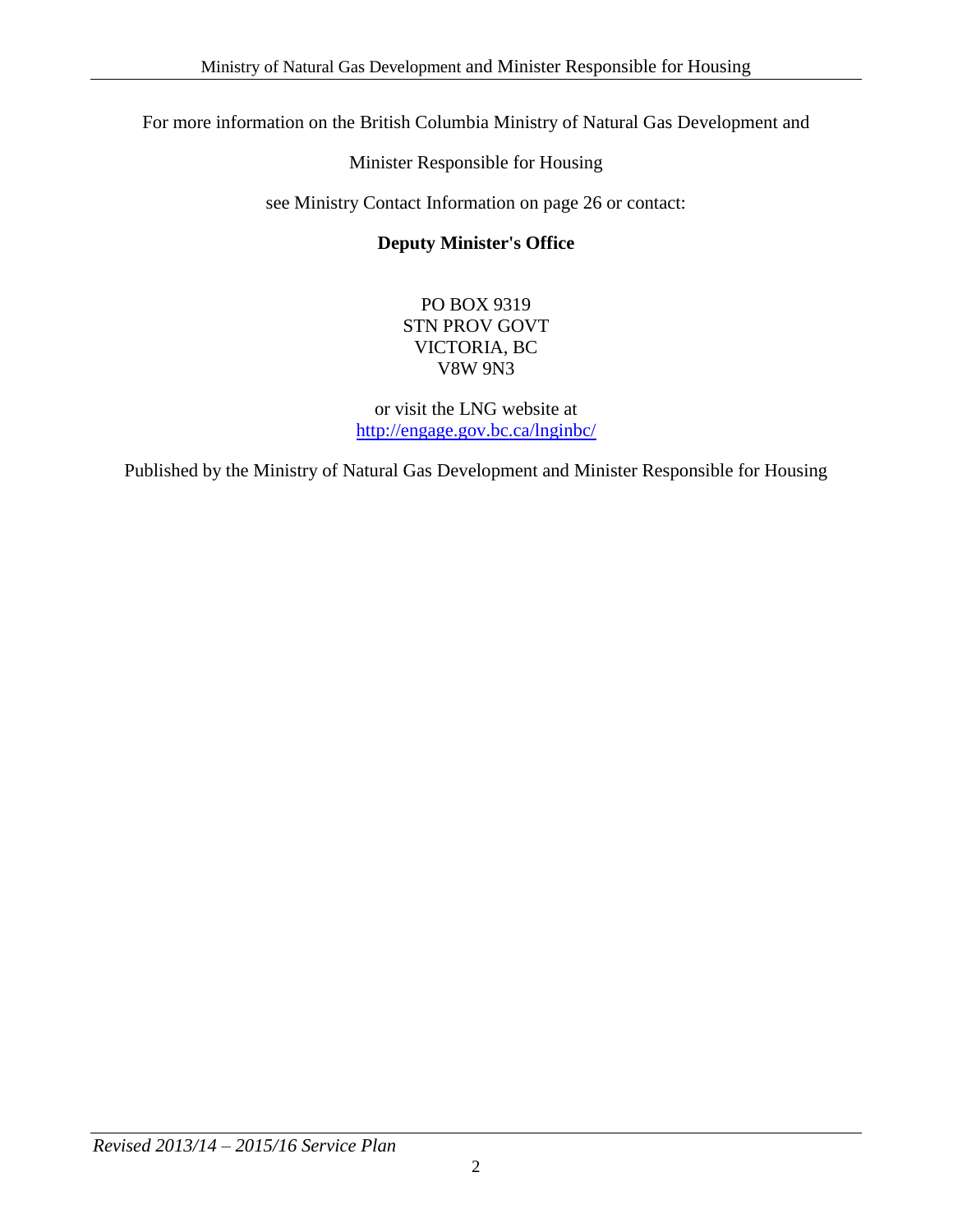## **Message from the Minister and Accountability Statement**

<span id="page-2-0"></span>

British Columbia has a vast supply of energy in the form of natural gas, a cleaner alternative to oil and coal, which presents us with a generational opportunity to build a new industry.

The Ministry of Natural Gas Development was created to take full advantage of the exciting opportunities for jobs, investment and economic growth offered by British Columbia's abundant natural gas resources. This new ministry is the next logical step in implementing British Columbia's strategies for natural gas and liquefied natural gas.

As part of these efforts, the Ministry is playing a significant role in supporting the goals of *[Canada Starts Here: The BC Jobs Plan](http://www.bcjobsplan.ca/http:/www.bcjobsplan.ca/)* (*BC Jobs Plan*), released in 2011. In February 2012 our government launched two strategies in February 2012 to achieve the Jobs Plan goals: *[British](http://www.gov.bc.ca/ener/popt/down/natural_gas_strategy.pdf)  [Columbia's Natural Gas Strategy](http://www.gov.bc.ca/ener/popt/down/natural_gas_strategy.pdf)* and *[Liquefied Natural Gas: A Strategy for B.C.'s Newest Industry](http://www.gov.bc.ca/ener/popt/down/liquefied_natural_gas_strategy.pdf)*. Liquefied natural gas projects on British Columbia's northwest coast could add more than \$1 trillion to the province's Gross Domestic Product over the next 30 years. Between 2013 and 2022, tens of billions of dollars are projected to be invested in liquefied natural gas projects in British Columbia, requiring significant numbers of skilled workers during construction and to support ongoing operations.

The liquefied natural gas strategy aims for three operating facilities by 2020. These projects will diversify B.C's markets in natural gas, as well as take advantage of much higher natural gas prices in the Asian markets than in North America. This Ministry will work with project proponents to complete negotiations and accelerate final investment decisions. Major global and domestic industrial interests are partnering on projects of such magnitude that British Columbia's emerging liquefied natural gas industry has the potential to transform our economy and generate a lasting legacy.

British Columbia's developing ability to sell this important resource to new, more lucrative markets in the Asia-Pacific will add long-term stability to the provincial economy. In the fall of 2012 the B.C. government announced a new installment of the infrastructure royalty credit program to support the capital needs of the province's upstream natural gas industry. Development of the 21 projects in northeast British Columbia resulting from this \$120-million program will generate more than \$260 million in new capital spending and create an estimated 1,600 construction jobs.

Liquefied natural gas facilities require considerable amounts of power. An amendment to the *[Clean](http://www.bclaws.ca/EPLibraries/bclaws_new/document/ID/freeside/00_10022_01)  [Energy Act](http://www.bclaws.ca/EPLibraries/bclaws_new/document/ID/freeside/00_10022_01)* approved by the legislature in the Spring of 2012 allows for the greater use of gas-fired electricity by liquefied natural gas projects. New electricity transmission infrastructure in the northwest region will help meet that commitment.

An exciting consequence of the planned liquefied natural gas industry is the British Columbia Prosperity Fund, designed to ensure that communities, First Nations and all British Columbians benefit from the development of this industry. Over the next 30 years, more than \$100 billion is expected to flow to the Prosperity Fund, which will be used first to eliminate the Provincial debt.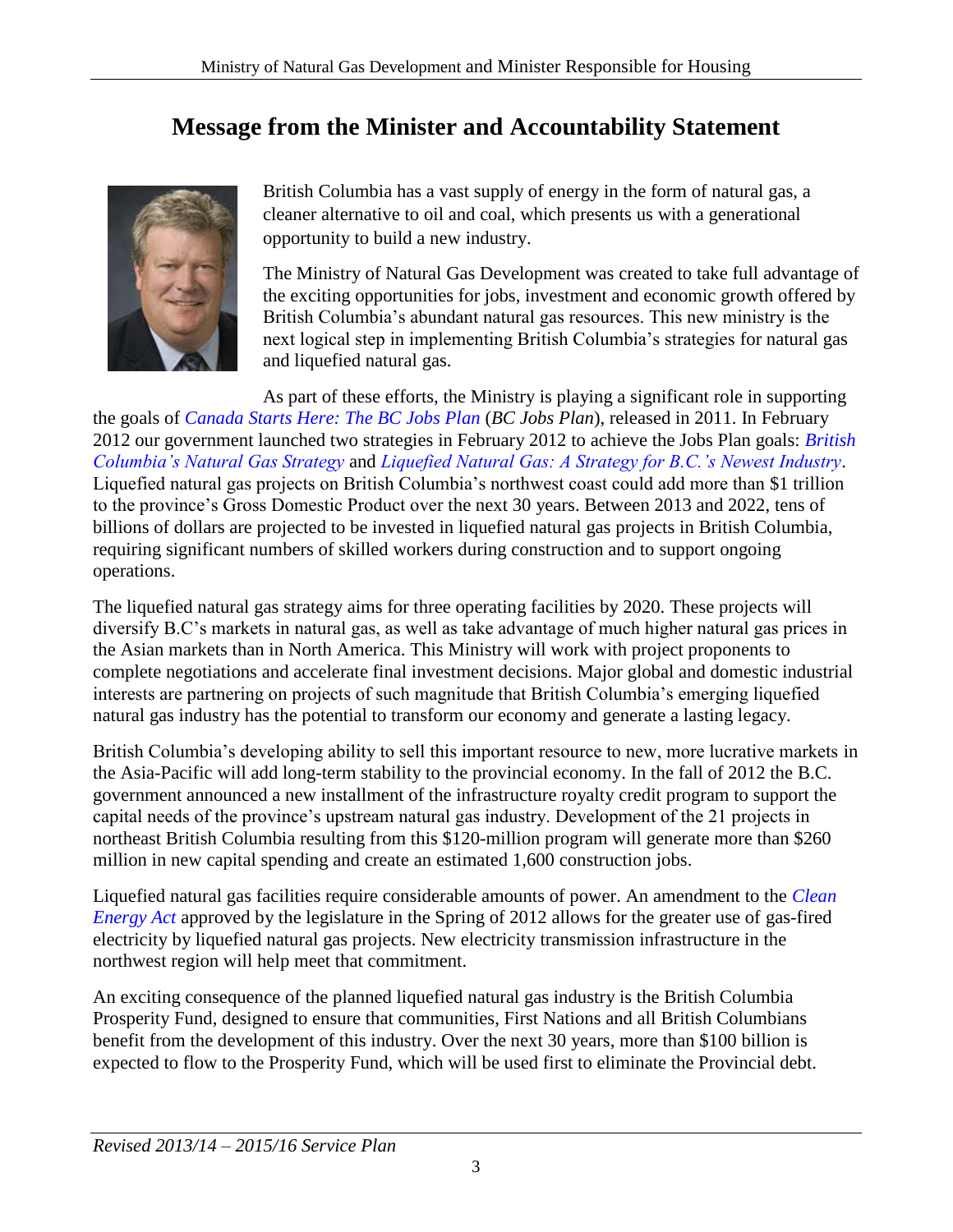The Ministry plays a major role in housing British Columbians. The Residential Tenancy Branch supports successful tenancies by providing information to landlords and tenants about their rights and responsibilities and provides a dispute resolution process that balances the needs of both groups. In 2012 a new Building Code, Plumbing Code and Fire Code were released, which describe standards for health, safety, accessibility and the fire and structural protection of buildings in British Columbia.

Providing housing and supports to those in greatest need are key priorities of the provincial housing strategy, *[Housing Matters BC.](http://www.bchousing.org/resources/About%20BC%20Housing/Housing_Matters_BC/Housing_Matters_BC_FINAL.pdfhttp:/www.bchousing.org/resources/About%20BC%20Housing/Housing_Matters_BC/Housing_Matters_BC_FINAL.pdf)* Almost 100,000 B.C. residents benefit from provincial housing programs. Through strong partnerships with local governments and community organizations, the Ministry continues to help increase the available housing options.

In the future, liquefied natural gas will help give British Columbia a sound fiscal footing. To help achieve a balanced provincial budget today this Ministry will control its spending and balance its ministerial budget.

The *Ministry of Natural Gas Development's Revised 2013/14 - 2015/16 Service Plan* was prepared under my direction in accordance with the *[Budget Transparency and Accountability Act](http://www.bclaws.ca/EPLibraries/bclaws_new/document/ID/freeside/00_00023_01http:/www.bclaws.ca/EPLibraries/bclaws_new/document/ID/freeside/00_00023_01)*. I am accountable for the basis on which the plan has been prepared.

Honourable Rich Coleman

Minister of Natural Gas Development and Minister Responsible for Housing June 18, 2013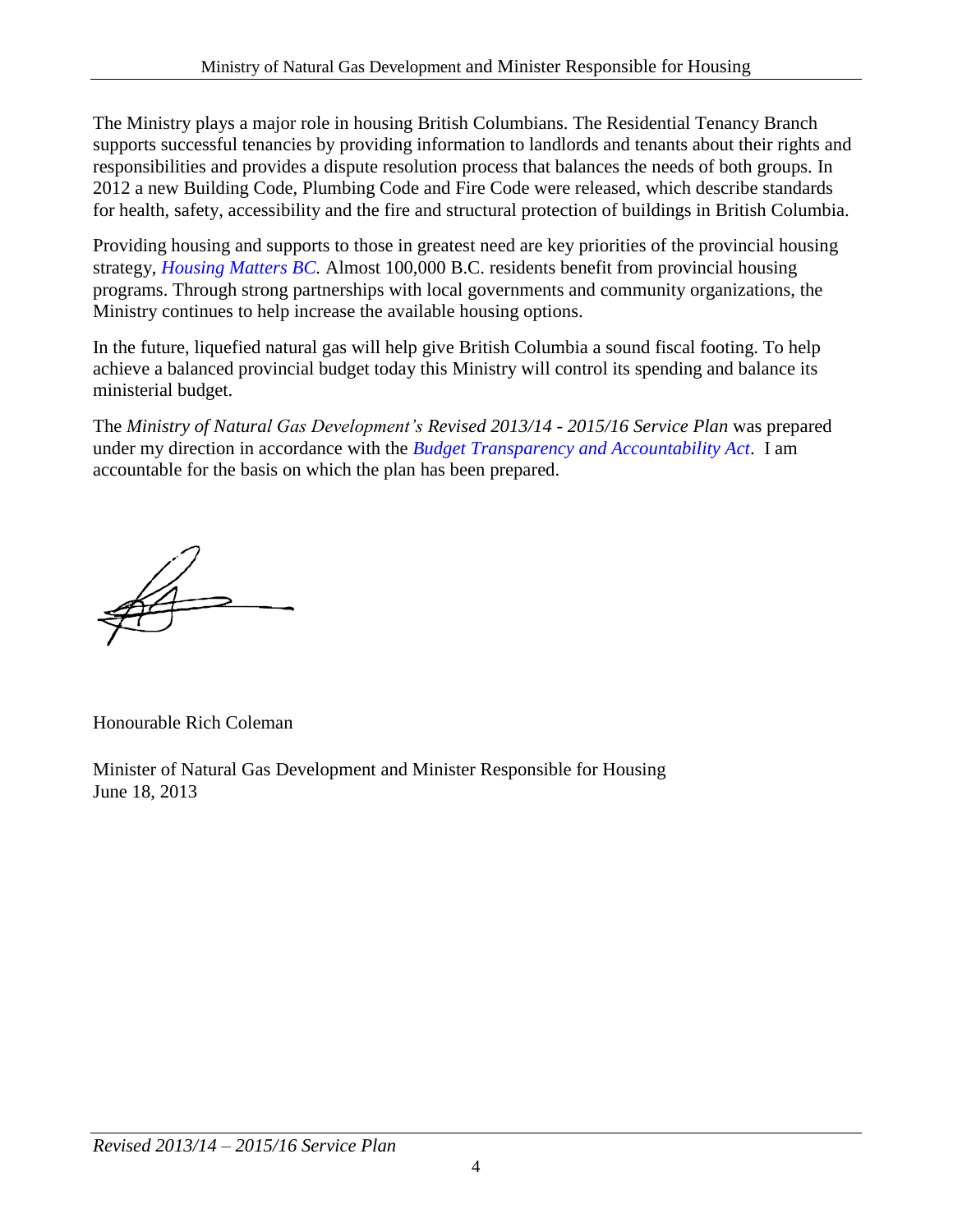# **Table of Contents**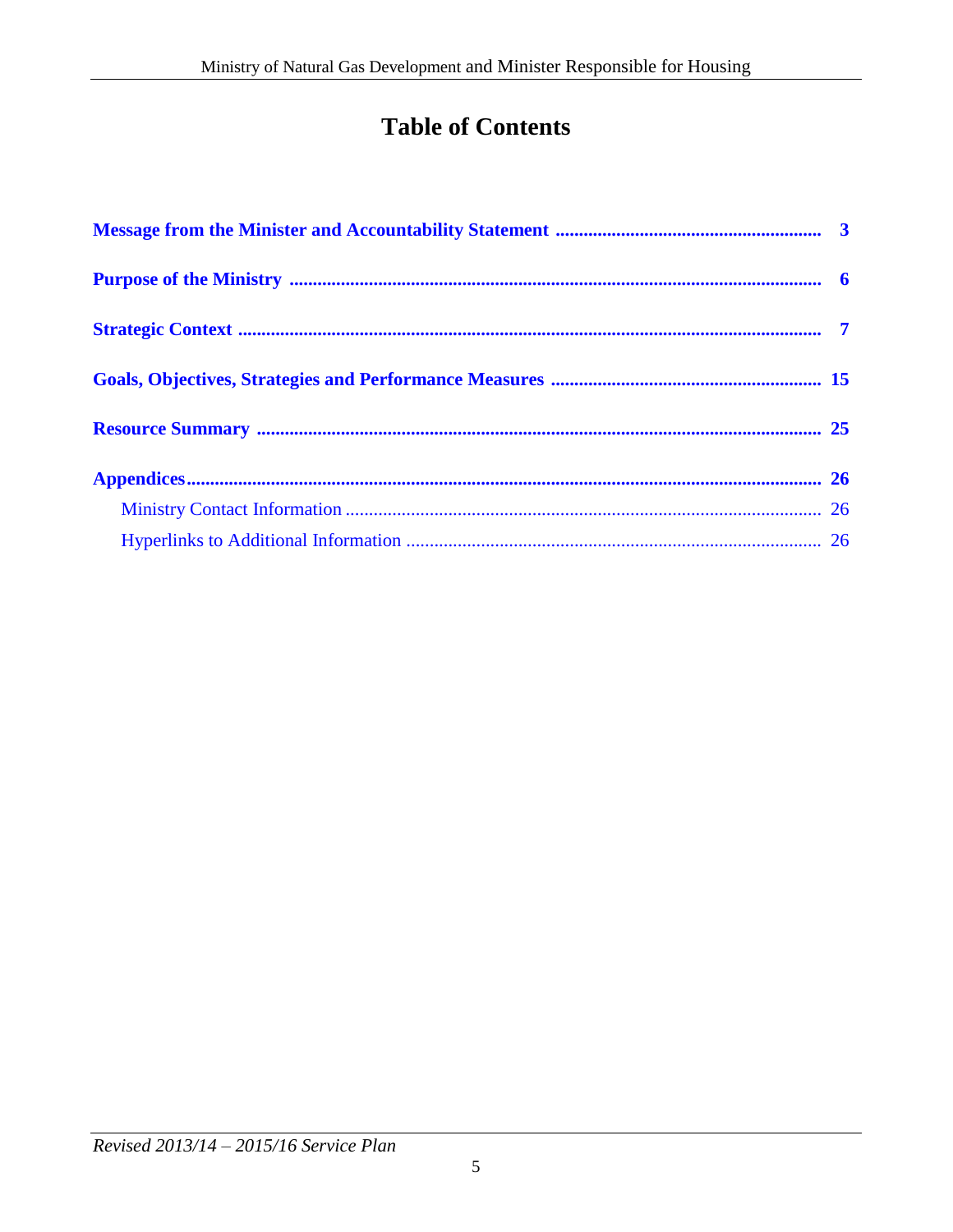## **Purpose of the Ministry**

<span id="page-5-0"></span>The role of the Ministry of Natural Gas Development and Minister Responsible for Housing is to guide the responsible development and ensure maximum economic benefits to British Columbians from the province's natural gas resources<sup>1</sup> and the province's next new major industrial sector—that of liquefied natural gas (LNG).

Through teamwork and positive working relationships with its clients, the Ministry facilitates B.C.'s thriving, safe, environmentally responsible and competitive natural gas sector to create jobs and economic growth. In developing natural gas policies, legislation and guidelines, the Ministry consults with other ministries and levels of government, energy companies, First Nations, communities, environmental and industry organizations, and the public.

A key component of the Ministry's mandate is to develop tenure, royalty and regulatory policy for British Columbia's natural gas industry, thereby promoting the effective and environmentally responsible management of the province's natural gas resources.

The Ministry provides a range of natural gas related services, including the issuance of Crown subsurface resource rights, royalty programs, public geoscience and policies to address potential future resource opportunities, such as unconventional natural gas resource development. The Ministry's LNG Secretariat reports to the new Cabinet Working Group on Liquefied Natural Gas, which will advise on budgets, structure, mandate and service plan goals.

The Ministry strives to ensure that British Columbians have access to safe, affordable and appropriate housing through market and non-market housing policy and programs, building and safety policy and the development of technical codes and standards, and services for landlords and tenants. With regard to housing issues, the Ministry's stakeholders are the citizens of British Columbia and their representatives at all levels of government, First Nations, community groups, non-profit societies, schools, service organizations, businesses and industry associations. Key to the Ministry's success is its ability to maintain strong, collaborative relationships with stakeholders, partner agencies and other levels of government.

The Ministry is responsible for two Crown Corporations, the British Columbia Housing Management Commission (BC Housing) and the Oil and Gas Commission.

 $\overline{a}$ <sup>1</sup> Besides natural gas, the Ministry's mandate includes other forms of hydrocarbon resources, like natural gas liquids and crude oil. The province's known and currently produced hydrocarbons are primarily natural gas.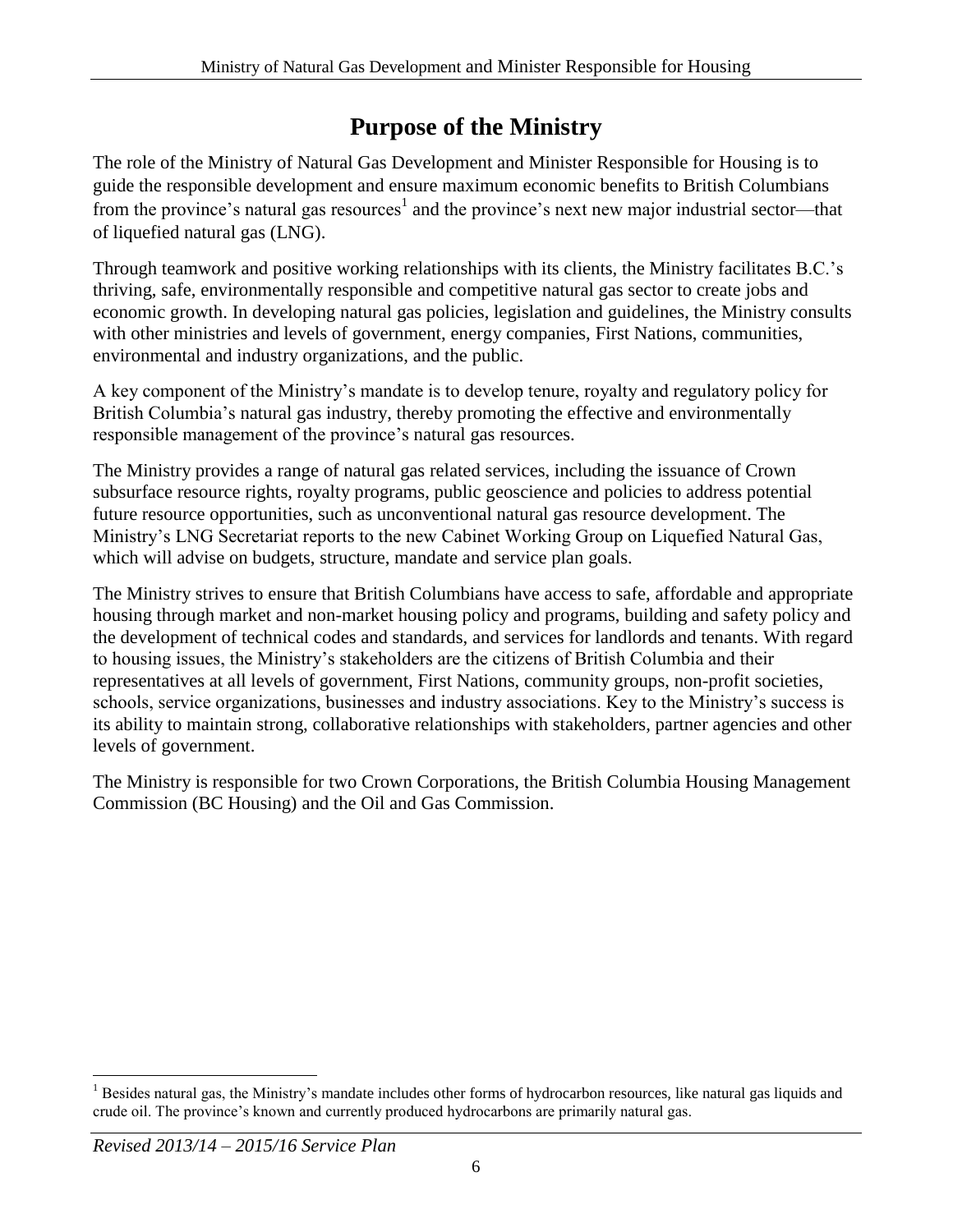## **Strategic Context**

<span id="page-6-0"></span>British Columbia is in the fortunate position of having abundant natural gas resources, while growing Asian markets have ever-increasing needs for more energy. People, resources and technology combine to provide the natural gas required by British Columbians and our export customers, create business and investment opportunities, and develop and market new products and technologies for natural gas and oil production, use and conservation. It is estimated that investment in British Columbia's natural gas and oil sector was \$4 billion in 2012/13. Over the same fiscal period, the disposition of Crown subsurface natural gas and oil rights realized Government revenues totalling an estimated \$866.6 million.<sup>2</sup> In addition, the Province received an estimated \$257.7 million in natural gas and oil royalties.

The Ministry is committed to working with natural resource sector agencies, communities, First Nations, industry and environmental organizations to ensure that the continued growth, exploration and development of our natural gas sector is socially and environmentally responsible. The Province has significant shale and tight gas deposits—such as in the Horn River and Montney areas of Northeast B.C. Natural gas can be converted into liquid state (LNG) for transportation to Asia where demand for natural gas is growing at a very quick pace. LNG provides an abundant, lower carbon fuel



*An exploration rig drilling a shale gas well in the Kiwigana area of the Horn River Basin, in northeast B.C. This rig is powered by natural gas, an example of industry efforts to reduce emissions and the overall footprint of development.* 

 $\overline{a}$ 

 $2$  This recognizes bonus revenue using deferral accounting, which is a Generally Accepted Accounting Principle. The current deferral period is nine years – representing the average lifespan of a tenure.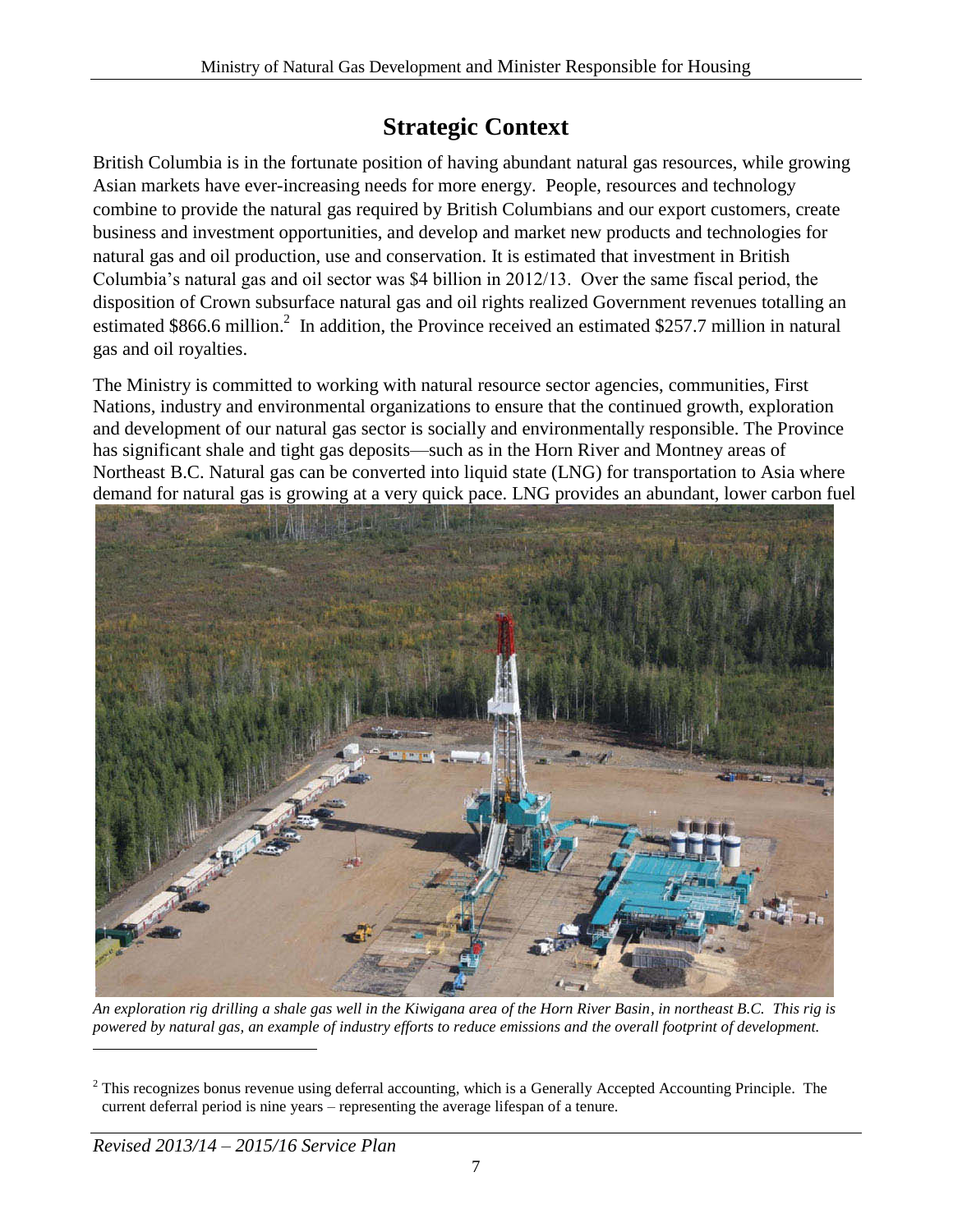for electricity generation and transportation, and can displace coal and oil, which have higher emissions.

The challenges and opportunities in B.C.'s natural gas industry and the Province's initiatives to address them are outlined in *[British Columbia's Natural Gas Strategy](http://www.gov.bc.ca/ener/popt/down/natural_gas_strategy.pdf)*, released in February 2012. B.C.'s estimated natural gas resources are substantial. Despite relatively low North American natural gas prices (especially in 2012/13), production levels of marketable natural gas remained relatively unchanged in the B.C. portion of the Western Canadian Sedimentary Basin. Marketable natural gas production in B.C. was 36.5 billion cubic metres in 2011/12 and 35.6 billion cubic metres in 2012/13. Future growth is expected to come from significant investment to develop the Province's large shale and tight gas deposits, such as in the Montney and Horn River areas of Northeast B.C.

 LNG development in B.C. can have lower lifecycle greenhouse gas emissions than anywhere else in the world by promoting the use of clean electricity at LNG plants. British Columbia has many strategic advantages fostering the development of an LNG industry, but must ensure its competitiveness with other natural gas producing jurisdictions that are also working to attract LNG export investments. As described in *Liquefied Natural Gas: A Strategy for B.C.'s Newest Industry*, the development of LNG export capacity in BC to access stronger markets in Asia is critical to sustaining the growth of BC's natural gas industry.



*At least one pipeline and one LNG plant are projected to be in operation by 2015, according to one of the strategies for Goal 1 of the Ministry of Natural Gas Development: An internationally competitive natural gas sector that contributes to jobs and the economy.*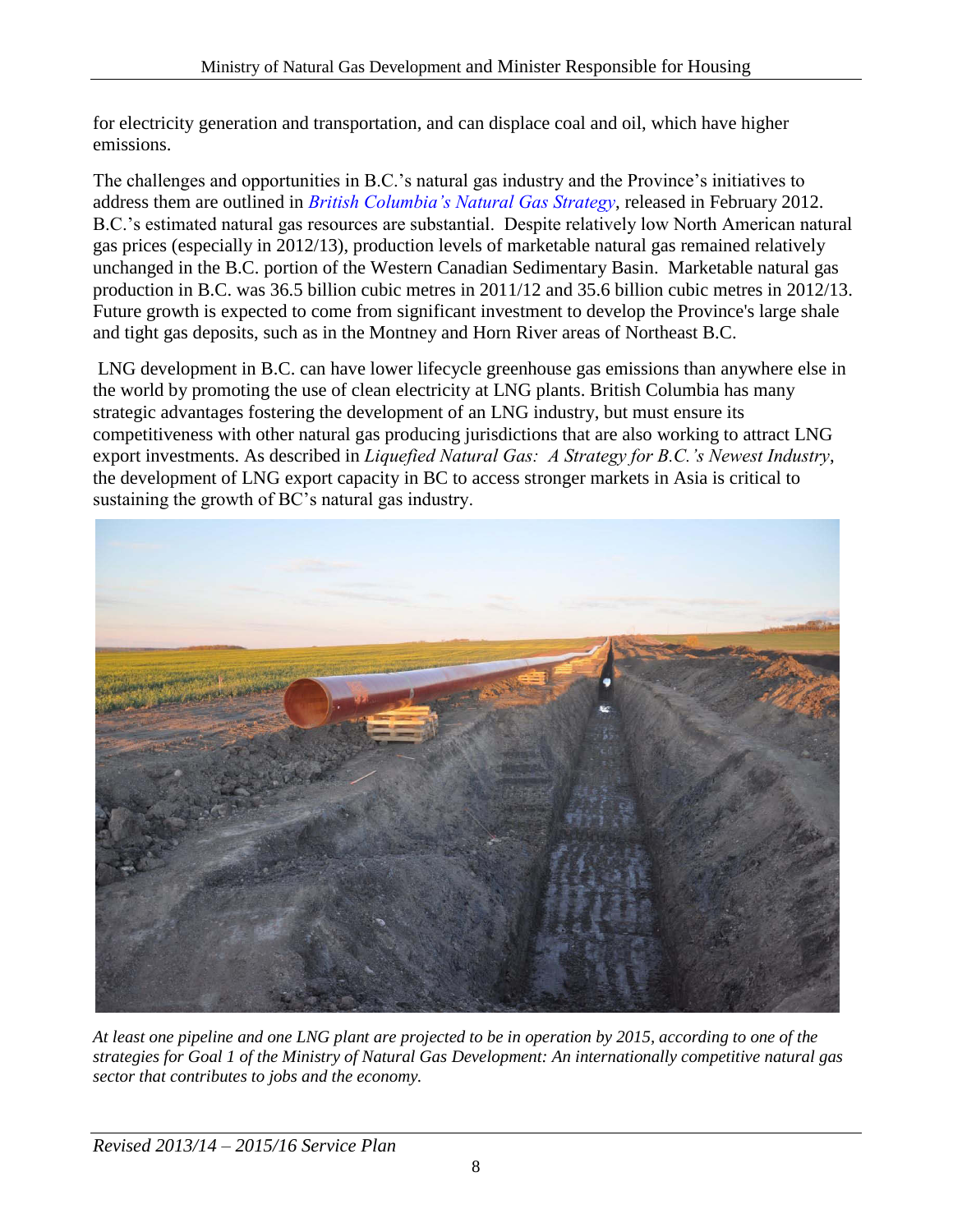Over the last year, the Province made significant progress in establishing its emerging role as an energy powerhouse that will serve Asia Pacific markets with a stable, long-term supply of LNG.

Following through with the Government's previously launched natural gas and LNG strategies, there have been investments totalling approximately \$6 billion to acquire upstream natural gas assets and an additional \$1 billion to further LNG planning and development. Major LNG proponents have come forward with plans to build LNG export operations and as of March 2013, eight large LNG projects were formally proposed or announced, in addition to several mid-size LNG projects.

Since the *BC Jobs Plan* was launched in September 2011, two liquefied natural gas proponents have received 20-year export licences from the National Energy Board. In February, 2013, the National Energy Board granted a third export licence for 25 years to the LNG Canada partnership for their large export proposal. The economic prospects of these proposed projects are significant and will create thousands of jobs for British Columbians. According to a study commissioned by the Government in February 2013, five LNG projects producing 82 million tonnes per annum would require approximately 102,500 (direct employment impacts) full time equivalent (FTE) jobs, over the nine-year construction period and an estimated 75,200 FTE jobs to operate over the life of the projects.

The housing needs of the vast majority of British Columbians are served through the private market. Recognizing the importance of the planning and land use tools they have, local governments are increasingly innovative and involved in affordable housing, looking for greater diversity in housing type and form. The Ministry is working with local government and other key stakeholders to develop initiatives to increase the supply of small, low-cost housing. With approximately one million British Columbians now living in strata properties, and with stratas making up more than half of new residential construction, the need to ensure effective strata regulation and self-governance is increasingly essential.

About 98,900 households throughout B.C. are likely to receive subsidized housing assistance in 2013/14. This accounts for approximately six per cent of all housing in the province and includes 26,870 low-income households receiving rental assistance in the private market. In 2010, the building construction sector in B.C. accounted for approximately 2.9 per cent of Gross Domestic Product and 4.7 per cent of employment in the province. Inconsistent application of building codes and standards increases the cost of construction, reducing housing affordability.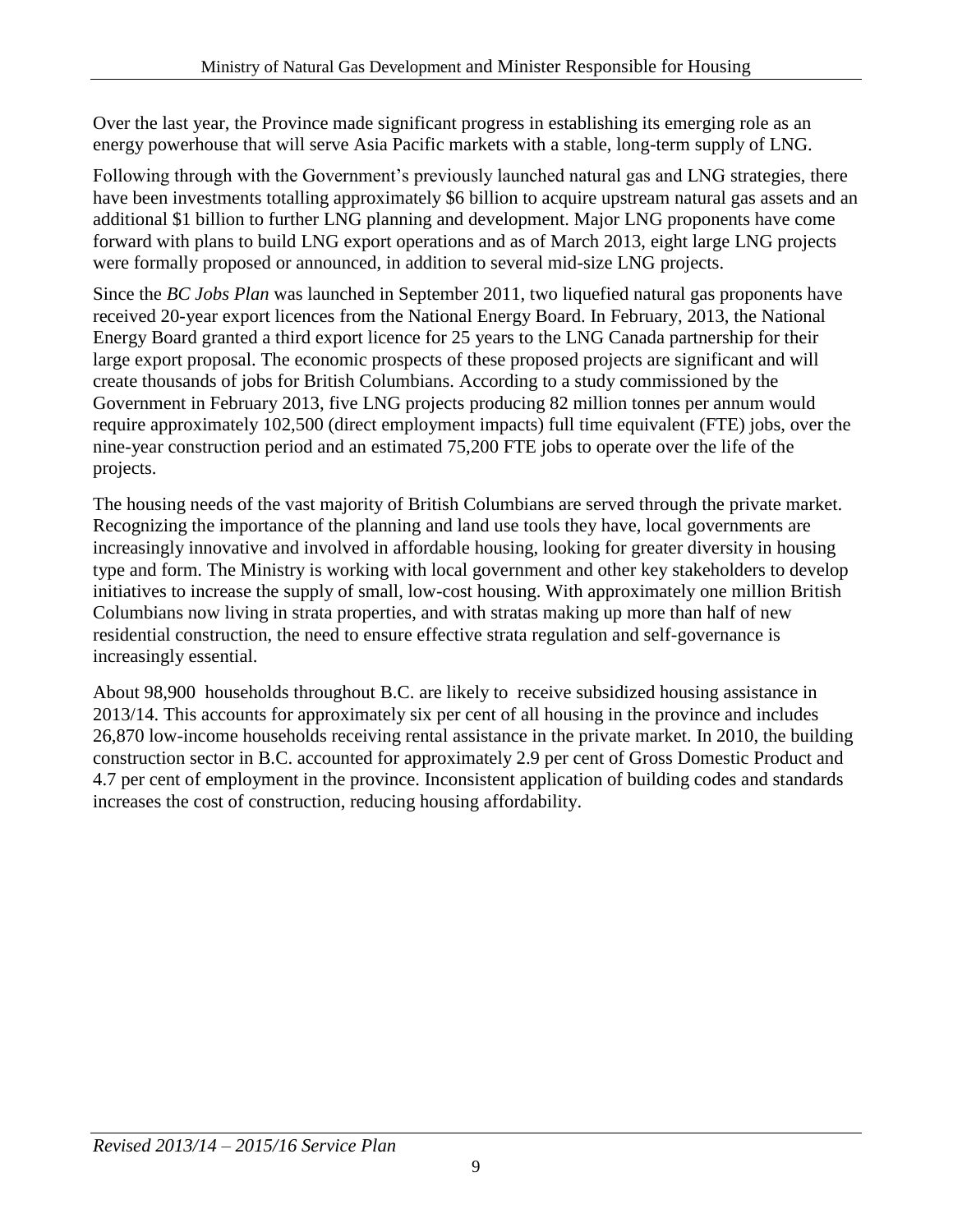#### *Ministry continues housing support programs*

*Providing housing and supports to those in greatest need are key priorities of the provincial housing strategy, Housing Matters BC. Since 2006, the B.C. government has doubled the number of provincially subsidized apartments and shelter spaces available for the homeless and those at risk of homelessness. There are 1,600 year-round emergency shelter spaces available, extreme-weather shelters that open during the cold winter months and more than 2,200 new supportive housing units being built through partnerships with local governments.*

*"Since the release of our housing strategy in 2006, we've been able to provide thousands of people with chances to stabilize and rebuild their lives. This would not have been possible without the help of numerous partners who share our commitment for providing new opportunities and hope when it's needed most."— Rich Coleman, Minister Responsible for Housing*



*Camas Gardens, a supportive housing building near downtown Victoria, was constructed to high sustainability standards. The building's 44 units provide self-contained bachelor and one-bedroom apartments for individuals who are homeless or at risk of homelessness, including those who may be facing mental health or addiction challenges. The building is managed by Pacifica Housing, funded in part by BC Housing. Camas Gardens won the 2012 Canadian Wood Council BC Wood Design Award in the multi-family category.* 

The Economic Forecast Council expects British Columbia's real GDP will grow by 1.6 per cent in 2013 and 2.5 per cent in 2014. Risks to British Columbia's economic outlook include the following: further slowing of domestic economic activity; renewed weakness in the US economy; the ongoing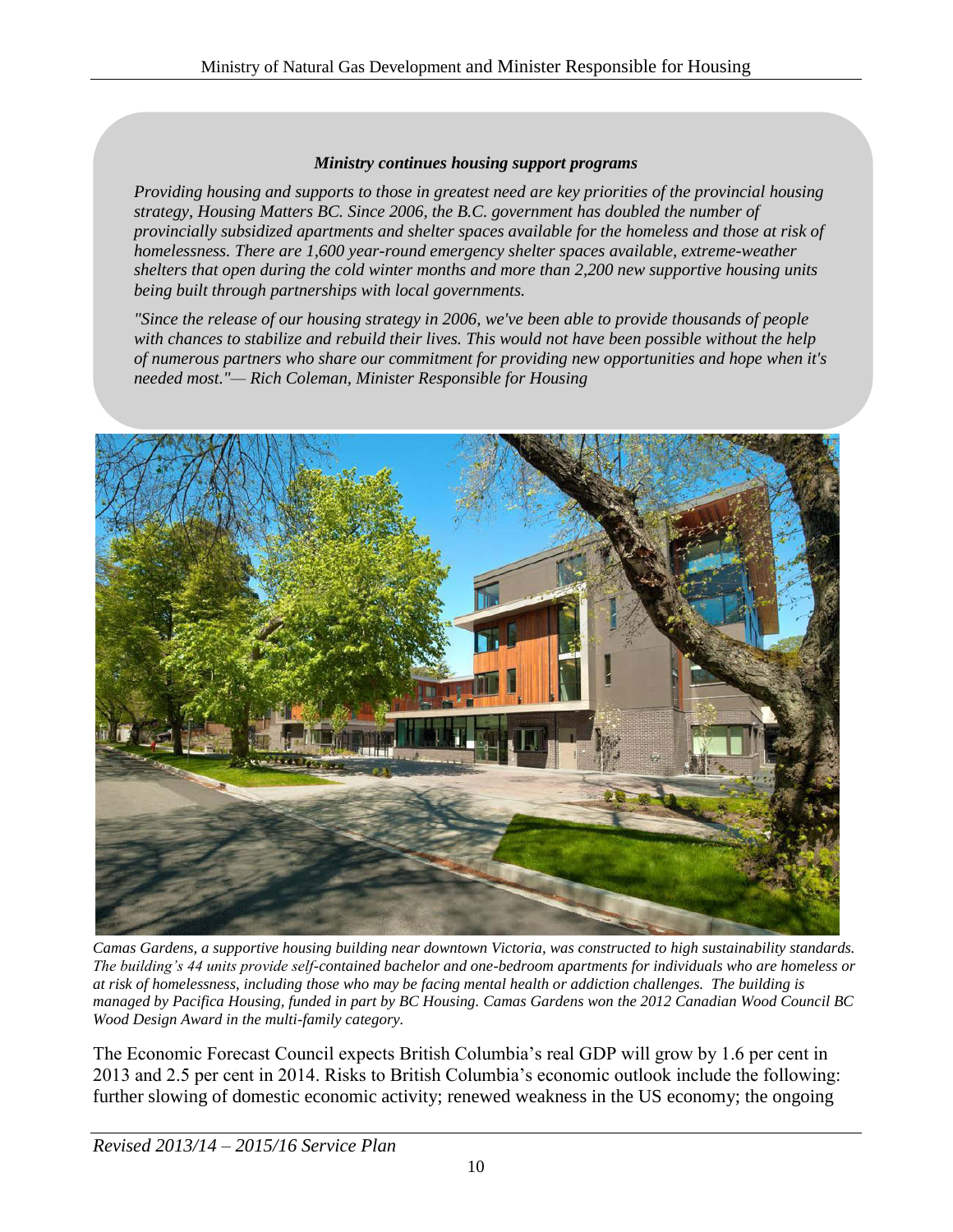European sovereign debt crisis threatening the stability of global financial markets; exchange rate volatility; and slower than anticipated economic growth in Asia dampening demand for BC's exports.

The Ministry annually assesses external factors and the risks and opportunities associated with the factors described above as part of its strategic planning process. As risks and opportunities are identified, they are managed and/or mitigated by the Ministry through a range of strategies so that the Ministry's goals and objectives can be achieved. The following paragraphs discuss external factors that may affect the Ministry's operations in the coming year and how these are being managed.

**Competitiveness** - Investment dollars move readily around the globe to the jurisdictions that provide the highest net return for given levels of risk. The Ministry monitors changes in British Columbia's competitiveness as compared to other jurisdictions and implements strategies to maintain its competitive position and investment attractiveness. The Ministry continues to streamline and update legislative and policy frameworks to minimize the regulatory burden while maintaining environmental protection. Public geoscience data, maps and other studies, generated by the Ministry and Geoscience BC, provide key information that allows natural gas exploration companies and prospectors to target areas for investment in B.C.

**Skilled Workers** - In the last decade, the rapid expansion of B.C.'s energy sector has resulted in a growing number of permanent, high-income employment opportunities for British Columbians. One of the challenges facing resource-based industries today is attracting young people into their workforces as the average age of the workforce increases. The *BC Jobs Plan,* and *British Columbia's Natural Gas Strategy* outline approaches to skills training and labour which focus on attracting, developing, retaining, and educating individuals for employment opportunities in the province's resource sectors.

**Commodity Markets** - British Columbia sells large and growing volumes of natural gas in the North American market, which is subject to price and demand fluctuations. The price of natural gas varies widely, and this strongly affects government revenue. A price drop of C\$0.50 per gigajoule at the B.C. plant inlet results in a revenue loss of between \$117 million and \$125 million annually, though at low prices the sensitivity of revenue to price can vary significantly.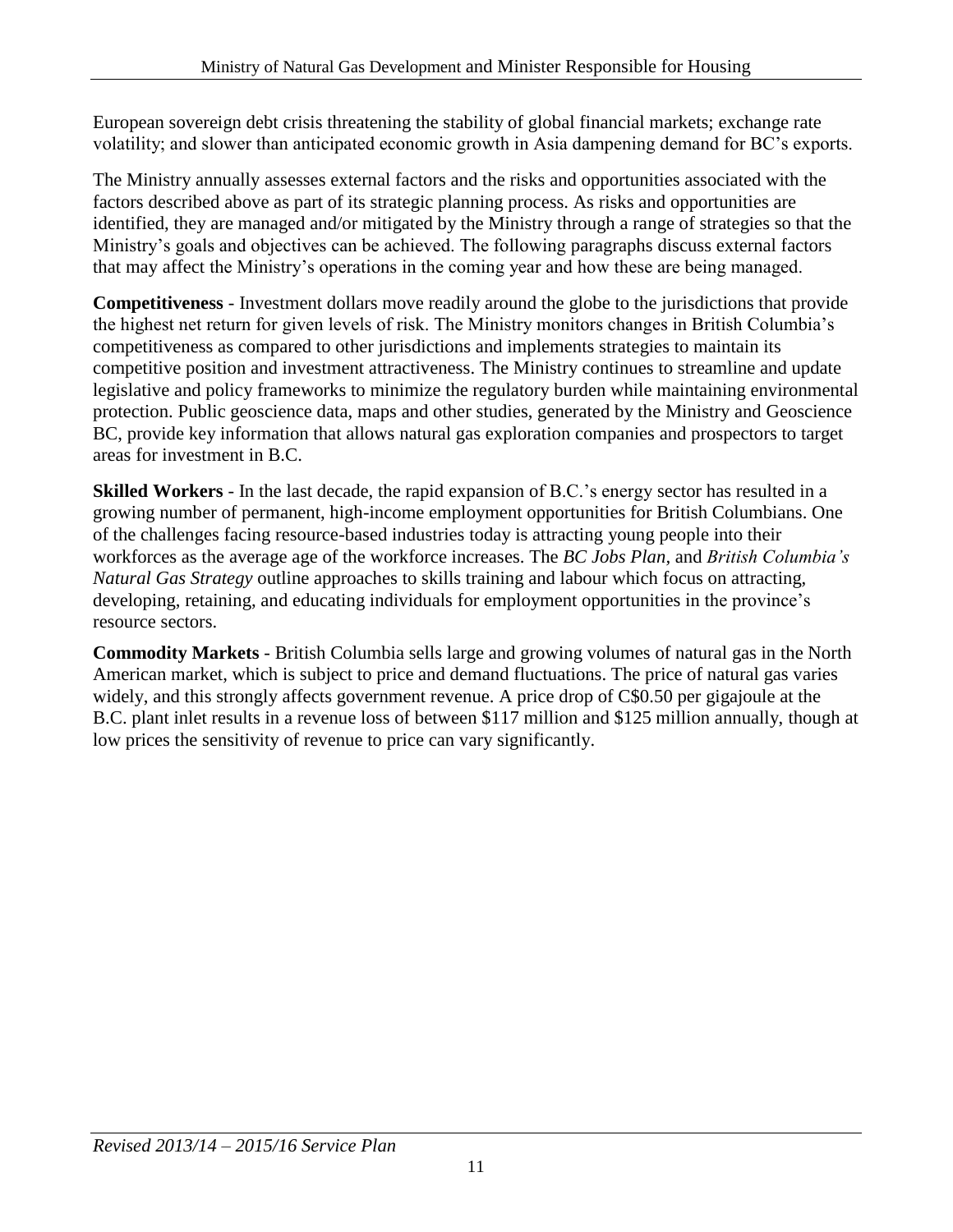

**Data source**: Ministry of Natural Gas Development. Data for 2013 is estimated.

At the time the 2012/13 budget was released, on February 21, 2012, the average price of natural gas for the year was estimated at C\$2.52 per gigajoule at the B.C. plant inlet. In April 2012, the price fell to C\$0.77 per gigajoule at the B.C. plant inlet, though by March 2013 it had recovered to an estimated \$2.11. The average for 2012/13 was \$1.47 per gigajoule at the B.C. plant inlet<sup>3</sup>—a 33 per cent drop from the budget estimate. Natural gas prices are expected to slowly recover in 2013/14 and in Budget 2013, released February 19, 2013, the Ministry forecast a natural gas price of \$1.85 per gigajoule for 2013/14.

**First Nations** - Increased collaboration between First Nations and resource companies is resulting in benefits for all parties. For First Nations there are jobs, contracts and resource revenue-sharing opportunities.

New arrangements with First Nations continue to be pursued, to enable opportunities in Aboriginal communities and to provide regulatory certainty for proponents. A recent example is the agreement reached in 2012 among Canada, B.C. and the Haisla First Nation for the Kitimat LNG project, to be located on a Haisla reserve at Bish Cove in the Douglas Channel. The agreement and accompanying regulation under the federal *First Nations Commercial and Industrial Development Act* enables clear application of provincial law to apply on the Haisla reserve so that the LNG facility may be regulated,

 $\overline{a}$ <sup>3</sup> The 2012/13 figure is a monthly average calculated by Ministry staff, using estimated figures for January, February and March 2013.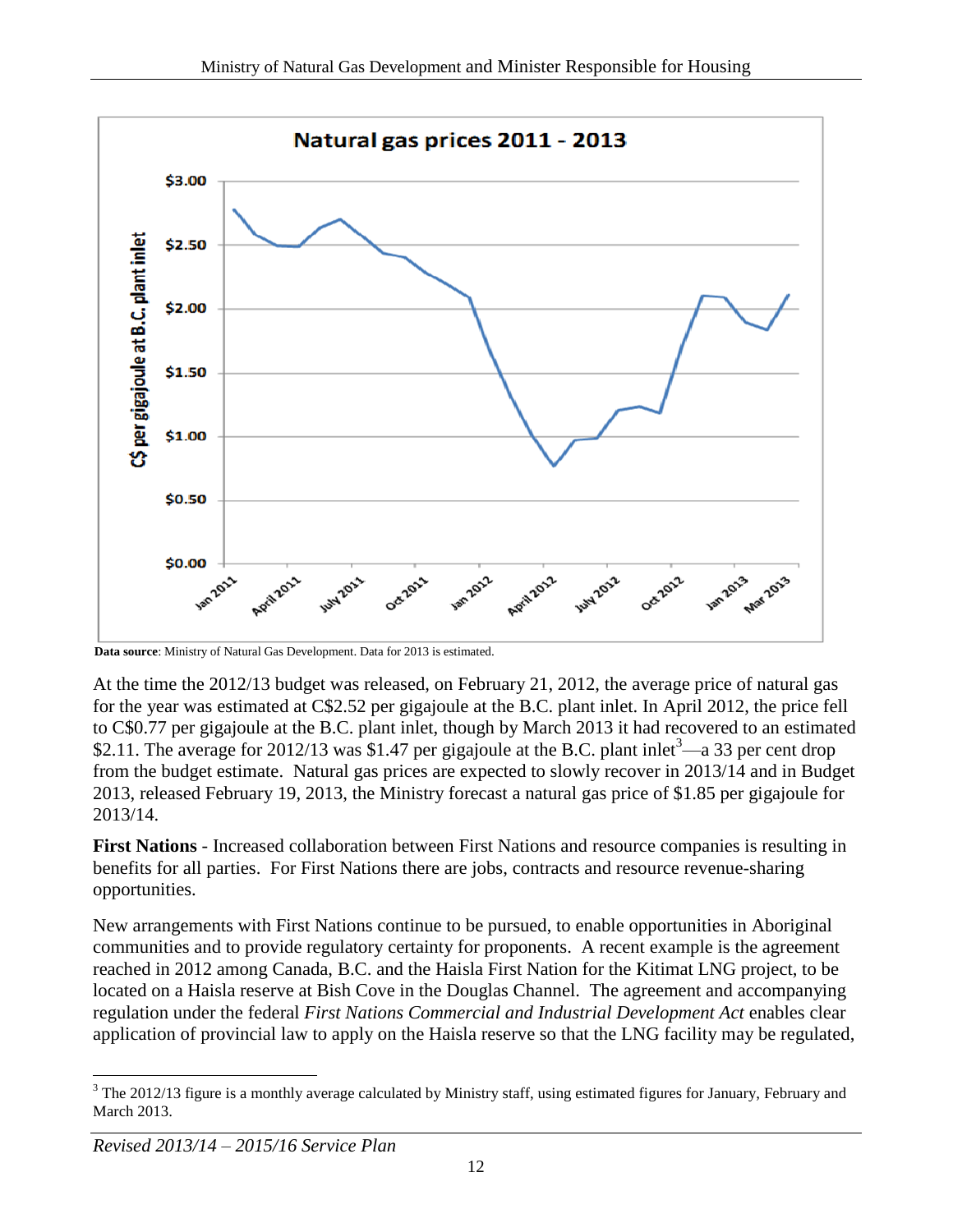primarily by the provincial Oil and Gas Commission, in a similar way to other projects in B.C. Northwest B.C. First Nations are generally supportive of the development of an LNG export industry in B.C., which holds significant economic development opportunities for First Nations. Fifteen First Nations have endorsed an economic agreement with the province in support of the Pacific Trails Pipeline that will transport natural gas to the Kitimat LNG project.

The Province is currently in discussion with a number of other First Nations about possible economic and community development agreement opportunities related to LNG development.

**Project Assessments** - In July 2012, the federal government amended the *Canadian Environmental Assessment Act* in a number of important ways. These amendments include: new "start-to-finish" timelines; the introduction of new compliance functions; and a requirement that the federal government issue a federal "decision statement" at the conclusion of each environmental assessment. British Columbia is actively pursuing the goal of "one project, one environmental assessment" with the federal government, with the aim of reducing duplication and overlap while increasing certainty and predictability, and maintaining rigorous environmental standards. In addition, the Ministry is developing an agreement with Canada that will address any regulatory overlaps that pertain to LNG plant operations on federal port lands in Prince Rupert. The goal is to have regulatory and environmental assessment certainty for LNG proponents, government agencies and the public.

**Resource Management Coordination -** When Government's structure to manage Crown land and natural resources was reconfigured in the spring of 2011, it created an improved arena for coordination and integration. The ministries involved include: Aboriginal Relations and Reconciliation; Agriculture; Energy and Mines; Natural Gas Development; Environment; Forests, Lands, and Natural Resource Operations; and Jobs, Tourism and Skill Training. Under the direction of the Natural Resource Board, these ministries are making bold changes to service delivery in the natural resource sector. This sectoral approach promotes streamlined authorization processes and enhanced access to public services across the province. The reconfiguration facilitates more consistent engagement and consultation with industry, stakeholders, partners and clients. It also enhances inclusion of Aboriginal, economic and environmental considerations into decision making. The ministries are working together to make these improvements and meet the commitments of the *[BC Jobs Plan](http://www.bcjobsplan.ca/)*.

**Housing Affordability** - B.C. has the least affordable housing in Canada. Rental accommodation and home ownership present particular challenges for low to moderate income families with children. Historically, high demand and a lack of purpose-built rental accommodation have contributed to low vacancy rates and high rents in B.C. Recently, however, rental vacancy rates have increased as a result of individuals moving from apartments in purpose-built rental buildings to other forms of housing, including homeownership, investor-owned condominiums and secondary suites.

**Demographic Shifts** - Innovative forms of housing are required to meet population changes including the aging population (accessibility and support service requirements/aging safely); declining average household size; the growth of immigrant populations; and a rapidly growing Aboriginal population.

**Aboriginal Housing** - The Provincial Government recognizes the continued need for appropriate offreserve Aboriginal housing. A disproportionate number of Aboriginal households are in need of safe, well constructed housing. Aboriginal persons continue to be overrepresented in the homeless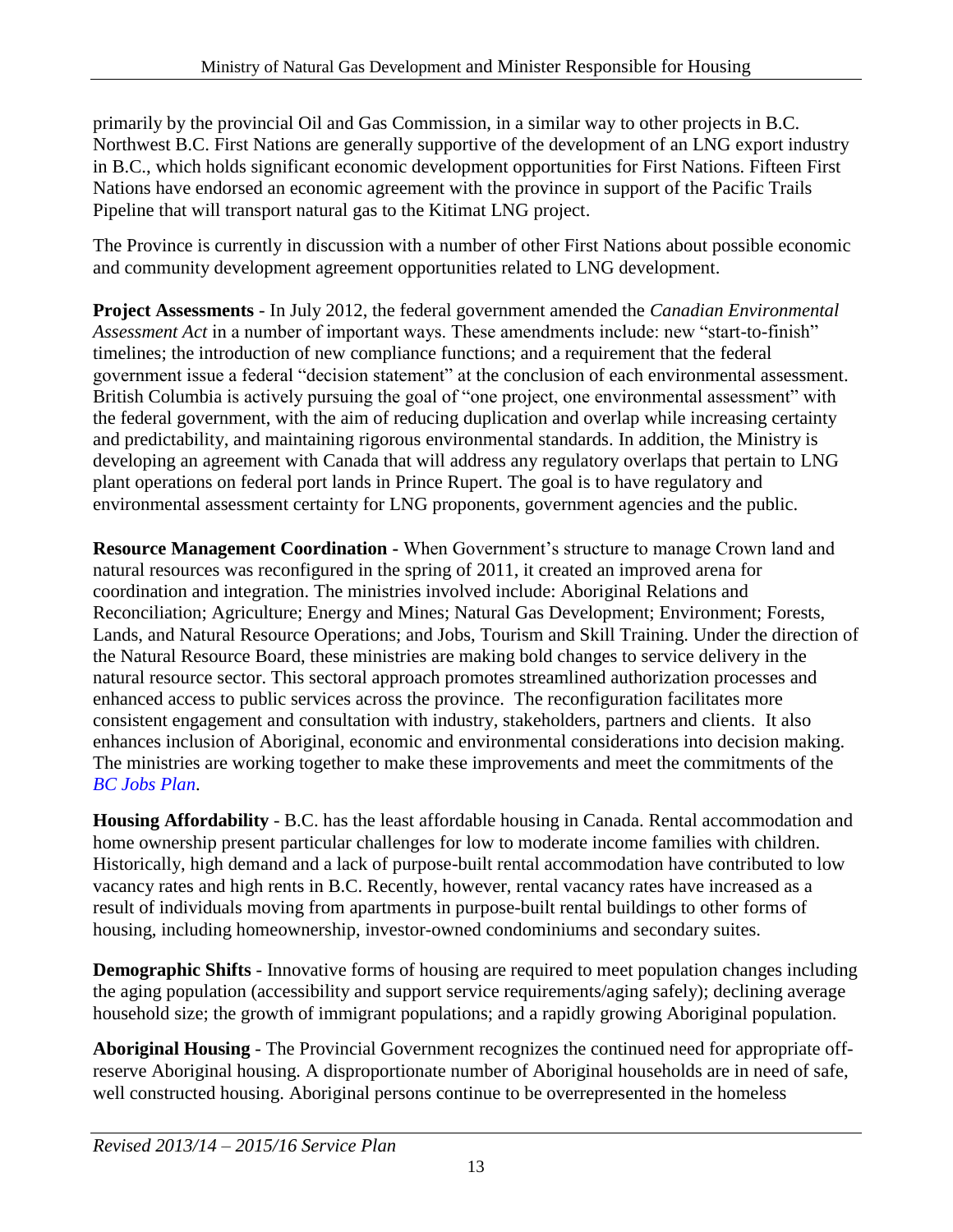population, and underrepresented among British Columbian homeowners. The Province acknowledges the importance of working in partnership and meets regularly with federal and First Nations partners.

**Growing Importance of Condominiums** - Due to the scarcity and high cost of developable land and the increasing number of smaller households, more than half of newly built housing in B.C. is strata titled. Multifamily construction also supports higher urban densities and more viable public transit systems.

**Construction Sector Innovation** - The building regulatory system needs to be more flexible and responsive to the rapid pace of construction innovation and the emergence of new products and technologies. This will increase productivity in the construction sector, leading to improved standards and housing affordability, while enhancing provincial objectives relating to health, safety and energy efficiency.

**Ministry Commitment to Lean Processes -** As of May 2012, Lean is the process improvement method used by all British Columbia ministries and agencies to improve customer service, build internal capacity and eliminate waste in the form of unnecessary rules, processes and non-essential activities. To implement a Lean culture of innovation, customer focus and continuous improvement, in 2012/13 the Ministry piloted two Lean projects. These were to improve the business processes for natural gas royalty pricing and for residential tenancy dispute resolution. Lean information sessions and ongoing staff training will be offered in the coming years. The Ministry and its staff, with the help of the BC Public Service Agency, will continue to make Lean culture an integral part of the work environment.

**Expenditure Restraint Measures -** In support of Government's commitment to balance the budget by 2013/14, the Ministry has initiated expenditure restraint measures, including adhering to government-wide Managed Hiring Guidelines, travel restrictions, and other office and operating cost management measures to achieve efficiencies and savings. The Ministry is committed to meeting its approved budget without negatively impacting service levels.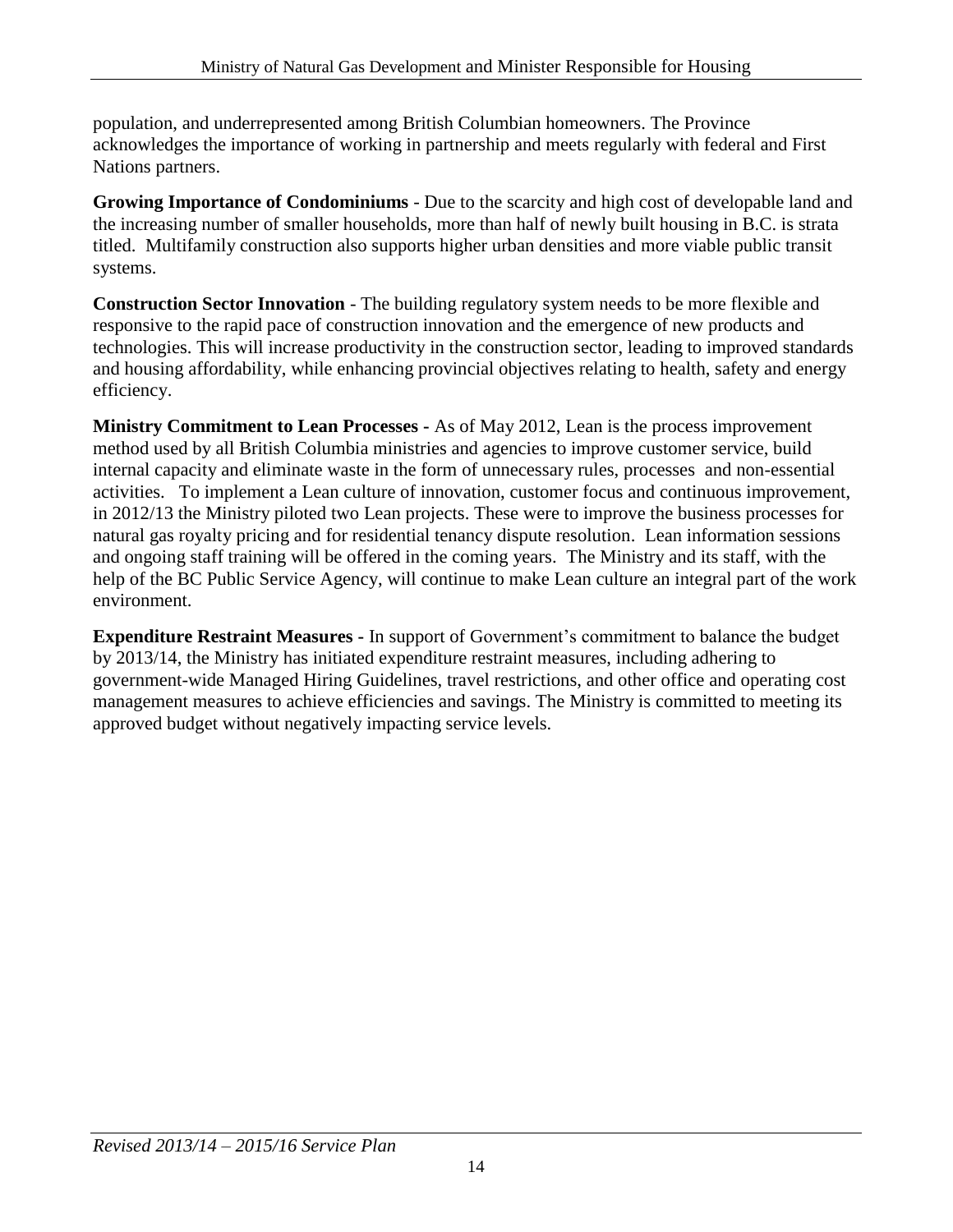## **Goals, Objectives, Strategies and Performance Measures**

<span id="page-14-0"></span>A wide range of Ministry strategies is being implemented to facilitate job creation, economic development and the well-being of communities throughout B.C. These strategies include Ministry initiatives in support of the *BC Jobs Plan*, as well as two strategies released in 2012: *British Columbia's Natural Gas Strategy* and *Liquefied Natural Gas: A Strategy for B.C.'s Newest Industry*. The Ministry also continues implementation of the *[BC Energy Plan.](http://www.energyplan.gov.bc.ca/)* The Ministry's performance measures and targets are designed to support its goals.

The Ministry promotes the reliable and environmentally responsible exploration, development and production of natural gas in B.C. Natural gas and oil industry investment in B.C. has a strong, positive economic impact, creating significant business and job opportunities in northern communities, and generating revenues to government that support health, education and other services for British Columbians. The Ministry is committed to ensuring B.C. maintains a competitive business environment to attract industry investment by providing a modern regulatory framework, improvements to public and private infrastructure, and targeted royalty programs.

The Ministry regularly reviews the legislative, regulatory and policy frameworks associated with natural gas and LNG. As part of this, improving the effectiveness and timeliness of multi-agency federal and provincial reviews of proposed energy projects is a high priority for British Columbia. Changes to the regulatory framework introduced new requirements that ensure exploration and development activities throughout the natural gas sector are both planned and implemented in a manner that safeguards environmental values.

The natural gas and LNG strategies highlight the opportunity to develop the significant shale gas deposits in northeast B.C. for both North American and offshore markets. The Ministry is committed to working with First Nations and communities to reach the Province's goals of new investment, job creation, revenue generation and other economic opportunities.

# **Goal 1: An internationally competitive natural gas sector that contributes to jobs and the economy**

#### **Objective 1.1: New natural gas resource projects that support the creation of family-supporting jobs in B.C.**

## **Strategies**

- Continuously improve geological and resource assessments for natural gas, through collaboration with industry, industry associations, and academic and research institutes.
- Continue to develop a coordinated, transparent permitting and approval process with clear timelines for natural gas and oil resource development projects.
- Continue to monitor and adapt British Columbia's natural gas fiscal and regulatory frameworks to ensure they are competitive and British Columbia's natural gas feeds the new LNG export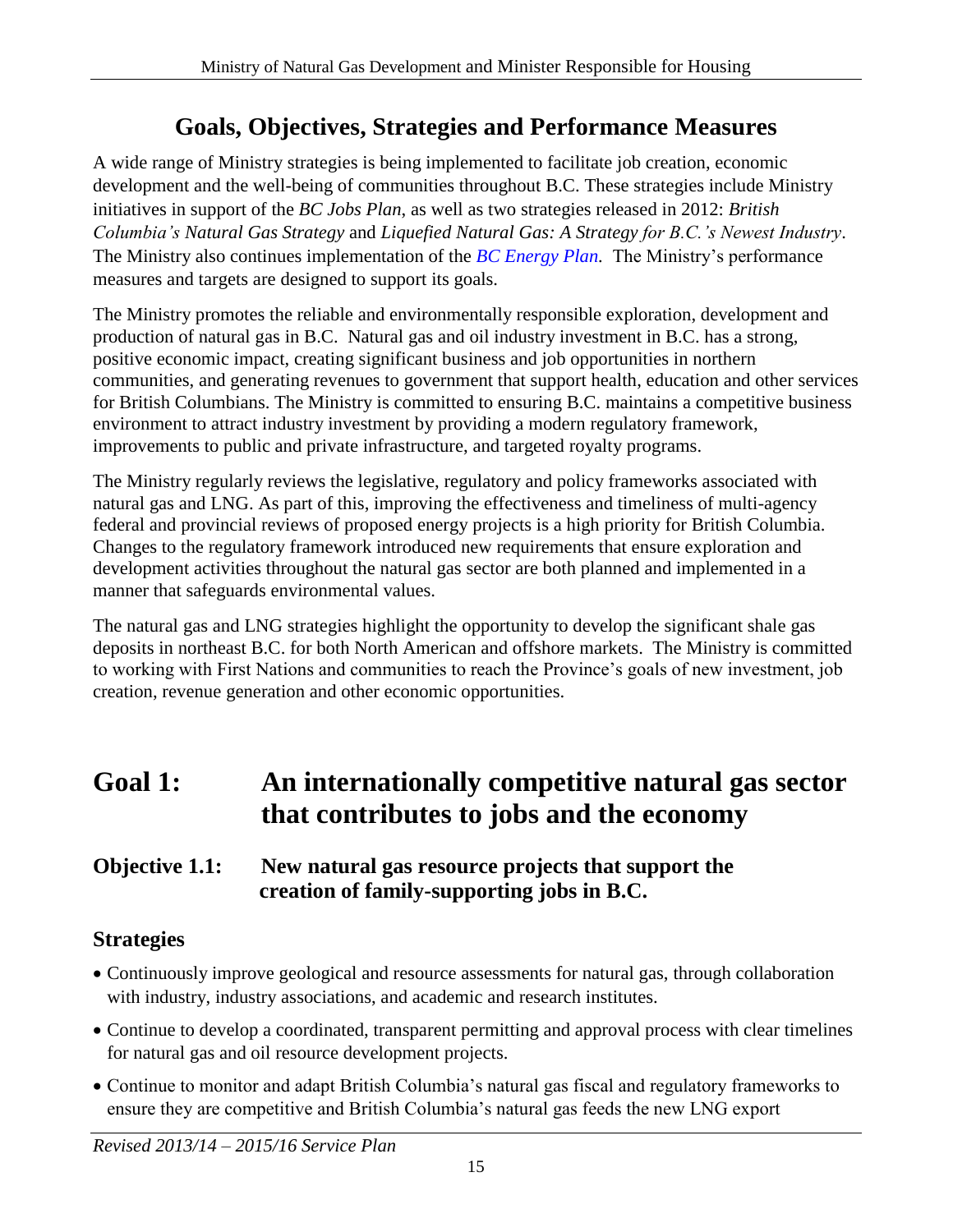projects.Work with proponents of LNG projects and other ministries to have at least three LNG terminals and associated pipelines in operation by 2020.

- Supported by industrial land use plans, work with proponents to have at least one project confirmed by December 2013 on the site known as Grassy Point in Prince Rupert.
- Work with First Nations, communities and Canada to ensure best practices are in place to guide marine traffic and the safe shipment of LNG to export markets.
- Support the development of pipelines, roads and electricity infrastructure required for new LNG facilities, including the development of industrial land use plans for the Douglas Channel, Kitimat and Prince Rupert areas.
- Continue work on area-based analysis in support of a potential LNG pipeline corridor, to provide guidance to the Environmental Assessment process, including consultation with First Nations, communities and LNG pipelines proponents.
- Work with BC Hydro to ensure an adequate supply of clean electricity is available to support new investments in LNG, and in upstream natural gas and oil.
- Support the Major Investment Office in discussions with the refinery proponent.
- Work closely with the Ministry of Jobs, Tourism and Skills Training to ensure that skills gaps in the workforces of the natural gas and oil sector are identified and filled.

## **Objective 1.2: B.C. is positioned as an attractive jurisdiction for investment in the natural gas sector and related businesses**

## **Strategies**

- Continue monitoring B.C.'s competitive position in the upstream natural gas and LNG markets.
- Contribute to trade missions and marketing initiatives led by the Ministry of Jobs, Tourism and Skills Training to attract investment in B.C. natural gas and oil projects and business opportunities.
- Host an annual international conference on LNG and participate in global conferences to attract investment to the province.
- Further establish B.C. as a recognized centre of excellence for natural gas and oil expertise, innovation and technology in collaboration with industry, post-secondary institutions, the federal government and provincial agency partners.
- Improve the competitiveness of B.C.'s natural gas and oil sector by providing leadership, information, investing in infrastructure, and developing new policies, regulations and programs.
- Maintain B.C.'s competitiveness for investment in upstream natural gas development, and related LNG export opportunities, by modernizing tenure legislation for Crown natural gas and oil resources, ensuring royalty programs remain highly competitive, supporting infrastructure development and facilitating efficient and timely regulatory review of proposed developments.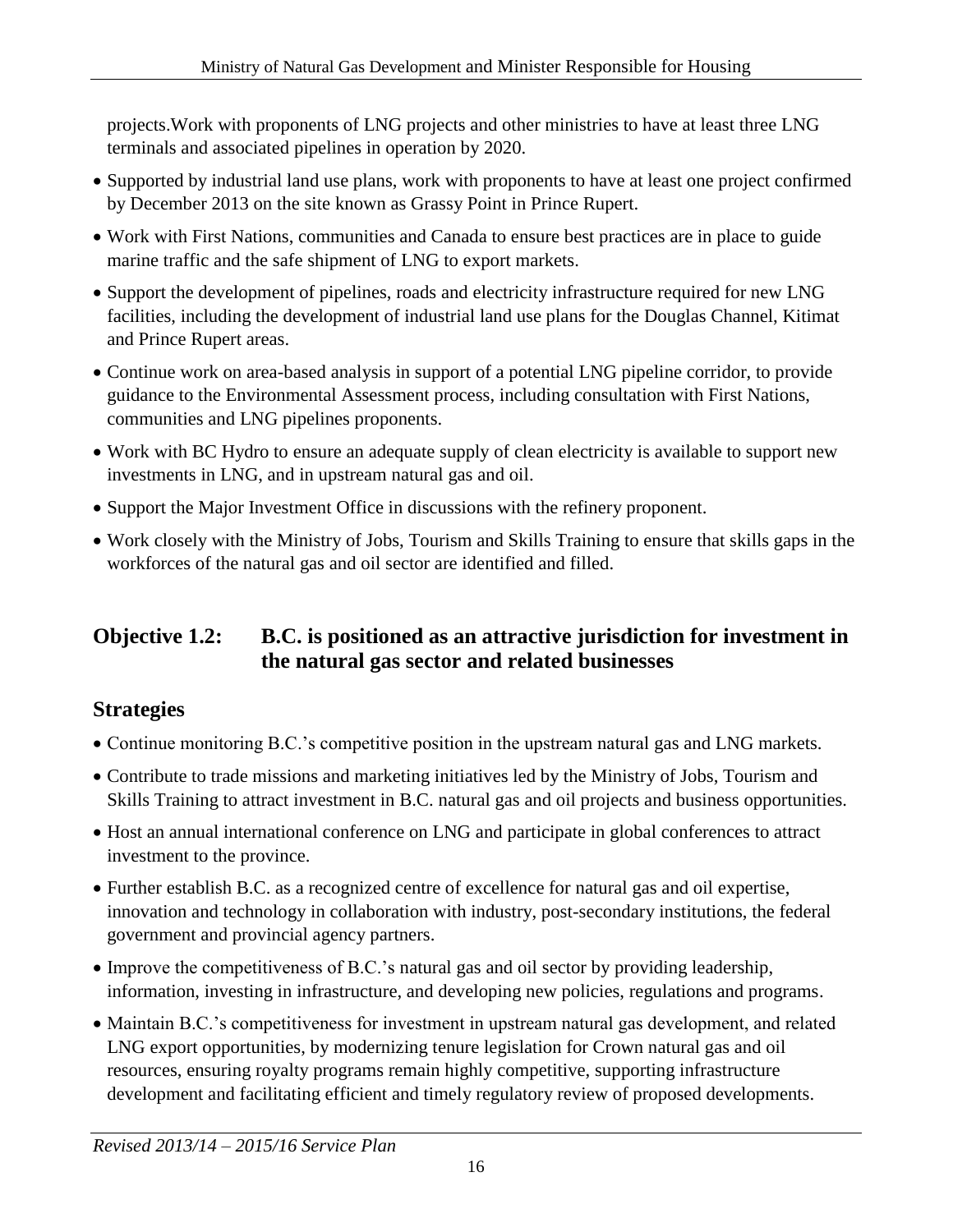- Conduct natural gas and oil related geoscience research and technical assessments to promote industry investment.
- Continue to work with the federal government to develop a single, effective environmental review process, maintaining the highest standards while eliminating costly and time-consuming duplication.

#### **Performance Measure 1:** Annual investment in the upstream natural gas and  **oil sector**

| <b>Performance</b>                                                                                         | 2012/13         | 2013/14       | 2014/15       | 2015/16       |
|------------------------------------------------------------------------------------------------------------|-----------------|---------------|---------------|---------------|
| <b>Measure</b>                                                                                             | <b>Estimate</b> | Target        | <b>Target</b> | <b>Target</b> |
| Annual investment in natural gas<br>and oil exploration and<br>$development$ <sup><math>\perp</math></sup> | \$4.0 billion   | \$4.8 billion | \$5.3 billion | \$7.2 billion |

<sup>1</sup> **Data Source**: Ministry of Natural Gas Development, based on Canadian Association of Petroleum Producers data for previous years. Estimates provided by calendar year.

#### **Discussion**

Through its strategies to improve B.C.'s competitiveness, the Ministry continuously strives to attract long term investment in B.C.'s natural gas and oil sector and related service industries. Such investment creates jobs and business opportunities throughout the province, which in turn contribute to the stability and well-being of B.C. communities. A key challenge to achieving investment targets is that the markets for natural gas and oil commodities can be cyclical, as can the levels of investment in the sector. Financial markets and currency fluctuations also affect investment levels. Streamlined processes for natural gas and oil project permitting and environmental assessment, along with the timely review of tenure applications, help to reduce risk and sustain investment levels.

Annual investment in natural gas and oil exploration and development consists of industry investment in acquiring resource rights, geophysical and geological surveys, exploration and production wells, pipelines, development roads and processing plants. Investment in natural gas exploration and production is critical to supporting the creation of an LNG export industry in B.C. Within North America, natural gas is shipped by pipeline for use in homes for heating and cooking purposes, and for a wide range of commercial and industrial uses. Natural gas can help reduce carbon dioxide emissions when it is substituted for coal or oil, and is the cleanest burning fossil fuel.

The 2012/13 estimate for Performance Measure 1, the annual investment in the upstream natural gas and oil sector, is \$4.0 billion, or approximately 22 per cent less than the \$5.1 billion 2012/13 target provided in the former Ministry of Energy, Mines and Natural Gas *2012/13 – [2014/15 Service Plan](http://www.bcbudget.gov.bc.ca/2012/sp/pdf/ministry/mem.pdf)*. While investment in British Columbia's natural gas sector remains strong relative to other North American jurisdictions, the industry has suffered from unexpectedly low natural gas prices and declining production volumes.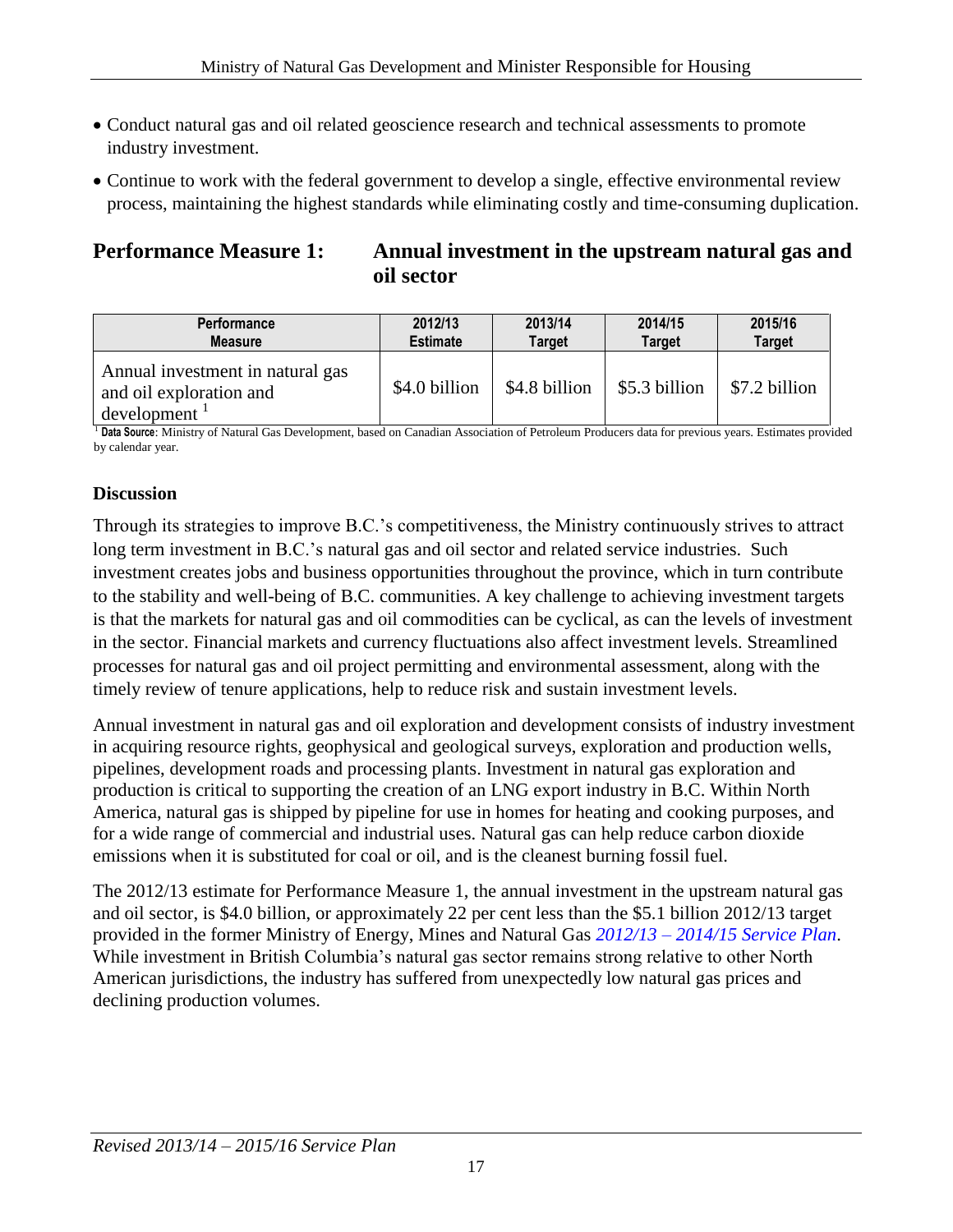#### **Objective 1.3: Optimal revenue from the development of B.C.'s natural gas and oil resources**

#### **Strategies**

- Provide the government services needed to respond to increasing economic activity, in particular delivering sound, timely decisions on natural gas and oil, LNG, and related water, Crown land and other permits, authorizations and tenures.
- Monitor and evaluate the performance of B.C.'s natural gas and oil policies and programs to fully maximize the financial benefit of resource development and use for British Columbians.
- Implement revenue collection mechanisms to address B.C.'s specific challenges that might otherwise slow or hinder the development of natural gas and oil resources.
- Continue to hold 12 monthly Crown natural gas and oil rights sales per year.

#### *Royalty Program Supports New Infrastructure Projects in Northeast B.C.*

*In the fall of 2012, the Province approved infrastructure royalty credits that will lead to the construction of 21 new infrastructure projects in northeast B.C., creating more than 1,650 construction jobs. The 2012 program supports the commitments of the BC Jobs Plan by expediting project development needed to support growth in the province's natural gas sector.*

*The 2012 program involves \$120 million in royalty credits, which are expected to generate approximately \$300 million in new net incremental royalties over the first five years. Industry will fund the entire cost of each project, but companies can then recover up to 50 per cent of an approved project's cost through deductions from royalties which they must later pay to the government. Since the infrastructure royalty credit program began in 2004, it has led to the development of 81 new resource roads and 115 new pipeline projects.* 

*The program—which is unique in North America—promotes B.C.'s competitiveness relative to other North American jurisdictions in attracting new investment for natural gas and oil development.*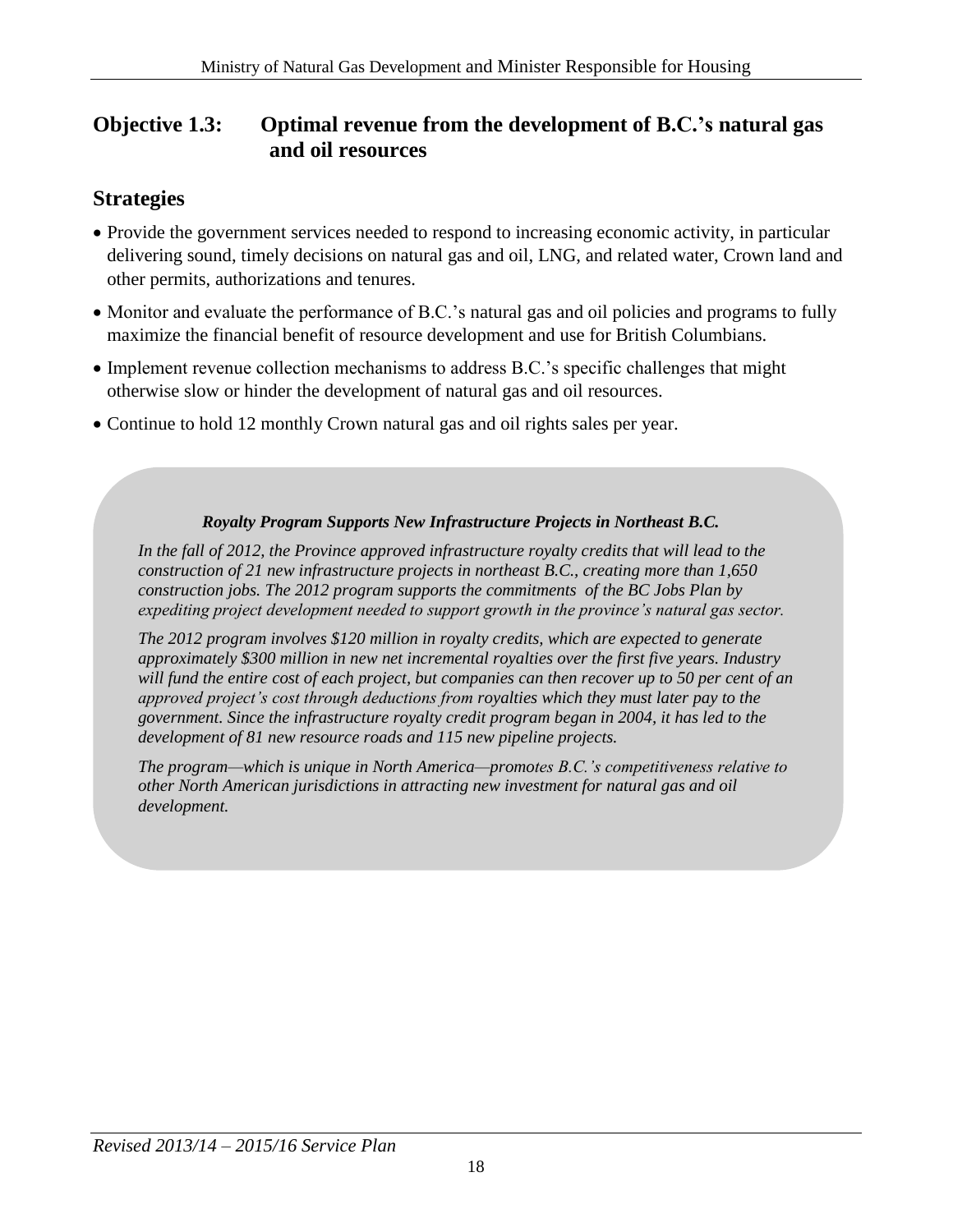#### **Performance Measure 2: Direct government revenue derived from natural gas and oil**

| <b>Performance</b>                                    | 2012/13         | 2013/14         | 2014/15         | 2015/16         |
|-------------------------------------------------------|-----------------|-----------------|-----------------|-----------------|
| <b>Measure</b>                                        | <b>Estimate</b> | Target          | Target          | <b>Target</b>   |
| Direct government revenue from<br>natural gas and oil | \$1.124 billion | \$1.338 billion | \$1.327 billion | \$1.345 billion |

**Data Source:** Budget 2013 Update. Revenue includes natural gas and oil royalties, land sales and lease rentals.

#### **Discussion**

Revenue derived from natural gas and oil operations and tenure dispositions contributes to government programs such as education and social services. Optimal revenue is defined as the fairest and best return that can be collected by the Crown for the use of publicly owned resources under prevailing economic, environmental and social conditions.

This indicator shows the forecast natural gas and oil revenues expected to be collected from industry and paid into the Province's consolidated revenue fund, based on data provided by Ministry program staff. B.C.'s natural gas and oil producers are subject to demand and price fluctuations in world commodity markets where their products are sold. The Ministry implements resource revenue collection mechanisms, such as natural gas and oil royalties, that are market-based to share the market and investment risk, and manage resource development. As a result, government revenues are also subject to market fluctuations and financial conditions.

#### **Objective 1.4: A secure, reliable supply of energy for the long term benefit of all British Columbians**

#### **Strategies**

- Work with BC Hydro to negotiate and execute two energy supply and load interconnection agreements and infrastructure contributions for transmission upgrades with LNG proponents to minimize impact on ratepayers and preserve B.C.'s climate targets and competitive position by March 31, 2014.
- Conduct regional studies and resource assessments to enhance understanding of the geological framework that hosts B.C.'s natural gas and oil resources, improve the province's resource estimates, and encourage exploration.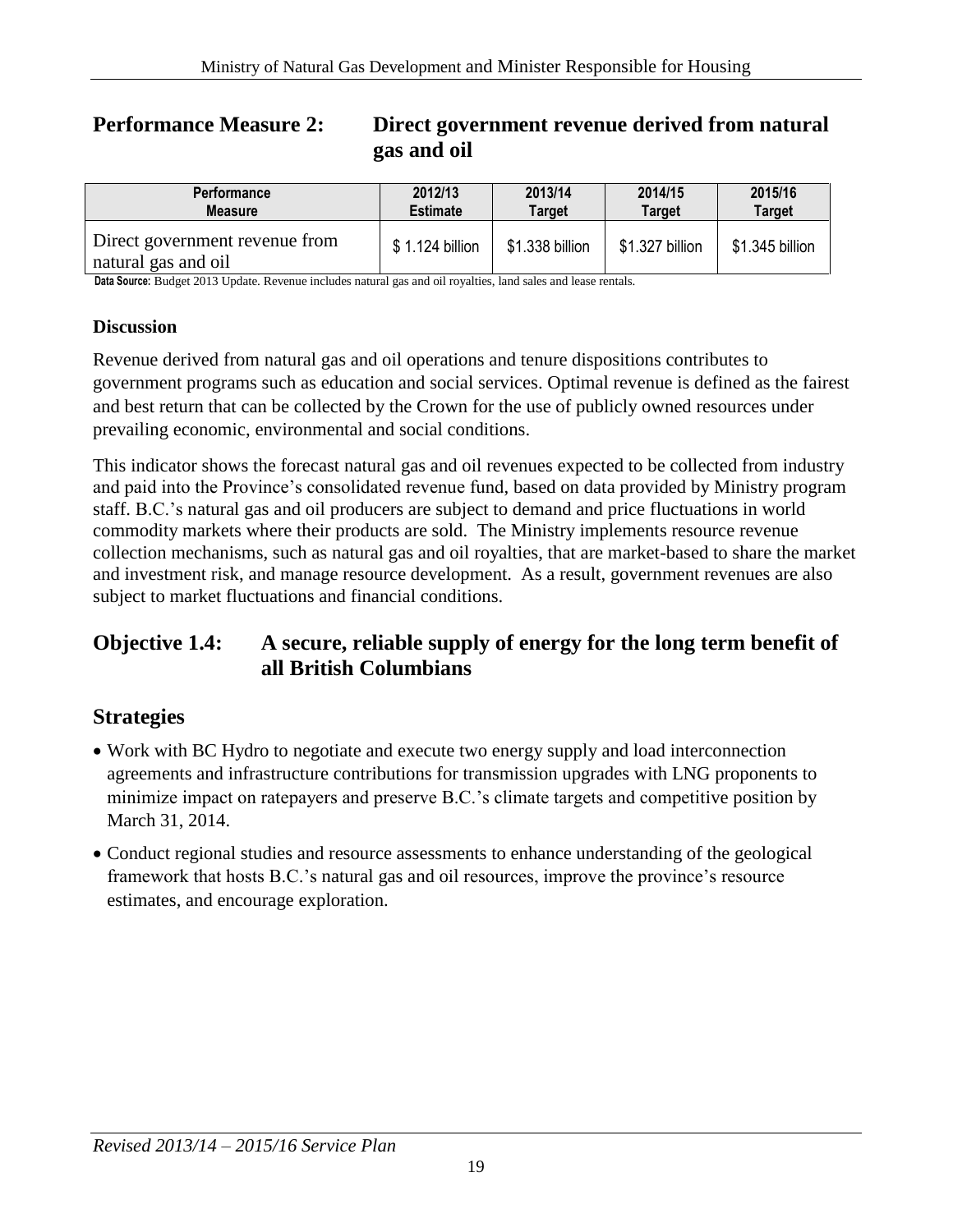# **Goal 2: Safe and environmentally responsible natural gas resource development and use**

## **Objective 2.1: Standards that protect the public and the environment**

#### **Strategies**

- Collaborate with other government ministries on the Ministry of Health's study into the potential human health effects of the natural gas and oil industry.
- Work with industry to identify disposal zones for carbon dioxide sequestration projects and opportunities for carbon dioxide use in enhanced oil recovery.

#### **Discussion**

Operations at natural gas and oil exploration, pipeline and processing sites can be hazardous and if not properly managed, can affect the environment. Safeguarding the public and the environment contributes to environmentally responsible development and use of these resources. The threat of accidents, leakages and spills is always present, so ongoing policy development and education are necessary to ensure risk is minimized.

#### **Objective 2.2: Efficient and effective natural gas policy, legislation and regulation in the public interest of British Columbians**

## **Strategies**

- In cooperation with other levels of government, continue to review legislation and regulations to ensure B.C. remains competitive, while enhancing the integrity of environmental, health and safety standards.
- Modernize the Ministry's natural gas and oil tenure administration processes.
- Complete the development of a Carbon Capture and Storage Regulatory Framework.
- In consultation with other ministries and stakeholders, develop and implement new acts and regulations that support the responsible development and use of natural gas and oil resources.

### **Objective 2.3: Clean energy resources, fuels and related technologies complemented by energy efficiency and conservation**

## **Strategies**

 Work with the Oil and Gas Commission to develop a regulation under the *Oil and Gas Activities Act* to ensure that the use of hydraulic fracturing ("fracing") in natural gas and oil extraction meets the highest standards in the world.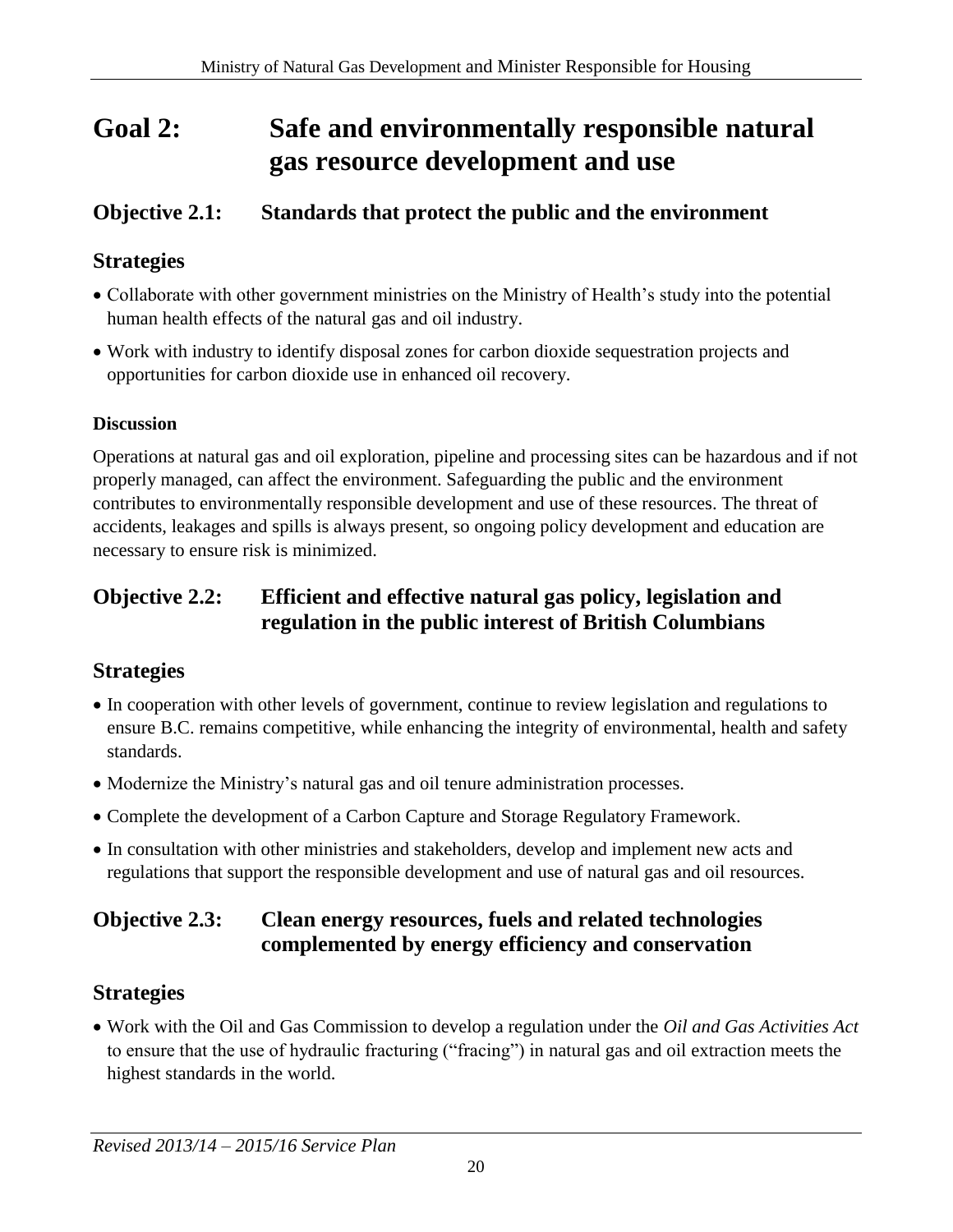Continue to support the replacement of diesel fuel with cleaner natural gas to power natural gas and oil drill rigs.

# **Goal 3: Communities, First Nations and all British Columbians are supported by responsible resource development and use**

**Objective 3.1: The Ministry, stakeholders, First Nations and industry are engaged and working cooperatively for the responsible development and use of B.C.'s natural gas resources** 

### **Strategies**

- Develop and implement an effective community and stakeholder engagement model to respond to increased unconventional gas exploration and development in Northeast B.C.
- Work with the Peace River Regional District to continue supporting the Farmers Advocacy Office in Dawson Creek to assist land owners in engaging the natural gas and oil sector.
- Foster working relationships among industry, the public, First Nations and landowners by clarifying and simplifying natural gas and oil resource exploration and development management processes, enhancing dispute resolution methods, and offering more support and information.
- Continue to collaborate with other ministries, agencies and Crown corporations to provide information to promote greater public understanding of the exploration and development of natural gas and oil resources.
- Support the development and continuous improvement of Strategic Engagement Agreements with First Nations to make consultation processes more predictable.
- Support the development of Revenue Sharing Agreements that provide First Nations communities with economic benefits based on natural gas and oil activities in their traditional territories.
- Continue to work with the Ministry of Aboriginal Relations and Reconciliation to build effective business development relationships with First Nations.

If the public, First Nations, landowners and non-governmental organizations are informed and participate in responsible natural gas and oil resource exploration and development, they will have an opportunity to help identify and contribute constructively to the resolution of issues. They also become more aware of the benefits that natural gas and oil resource development can provide to a community, such as regular employment for citizens and expanded infrastructure.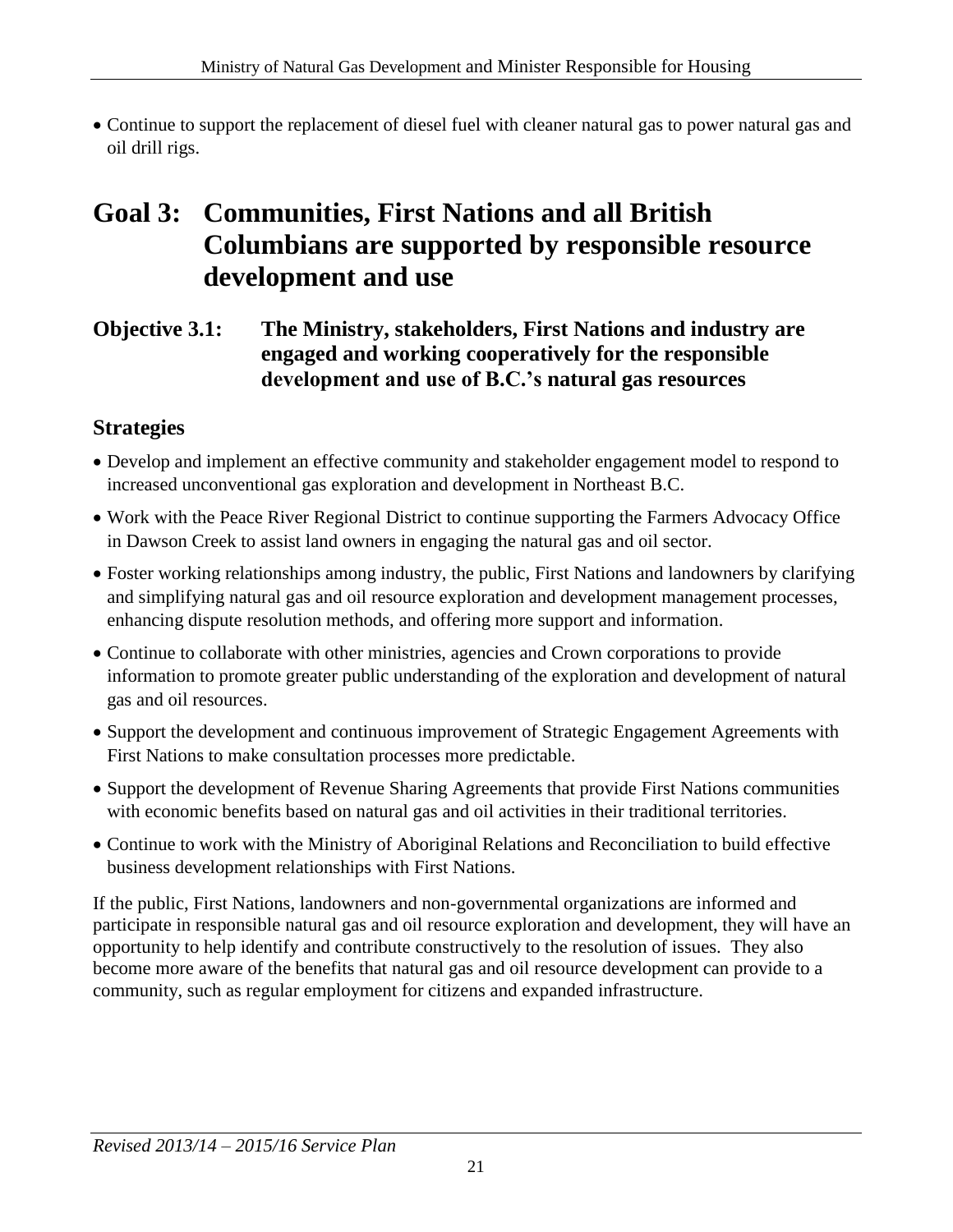# **Goal 4: Safe and sustainable homes for all British Columbians**

## **Objective 4.1: Access to safe and stable housing**

## **Strategies**

- Provide provincial policy leadership for the housing sector through the renewal of the provincial housing strategy, *Housing Matters BC,* to express government priorities and strategies including a focus on families and market housing affordability.
- Work with BC Housing to enhance the integrity of program delivery and administration and to ensure that government's strategic priorities are addressed.
- Work collaboratively with other ministries, agencies and Crown corporations to ensure the integrated delivery of the continuum of housing programs and services for vulnerable British Columbians. These programs and services include: homeless outreach, emergency shelters, supportive housing, transition houses, assisted living and subsidized housing.
- Preserve and increase the supply of affordable market rental and homeownership units by working with local governments and other partners to address local housing challenges and improve the economic viability in the development of affordable units.
- Support the one million strata owners and residents in B.C. with an improved strata governance system, including financial accountability, new dispute resolution mechanisms and prudent management of common assets.
- Continue to work collaboratively with other ministries, agencies and stakeholders to identify and resolve emerging strata issues and to provide educational materials to strata owners, strata councils, strata property managers and developers.
- Assist landlords and tenants to resolve disputes earlier by: improving the spectrum of Residential Tenancy Branch services to make it easier for tenants and landlords to access information and rely less on formal arbitration; implementing a strategic public education plan that includes working with partners to enhance information outreach; and achieving service delivery efficiencies to ensure public inquiries and requests are appropriately addressed.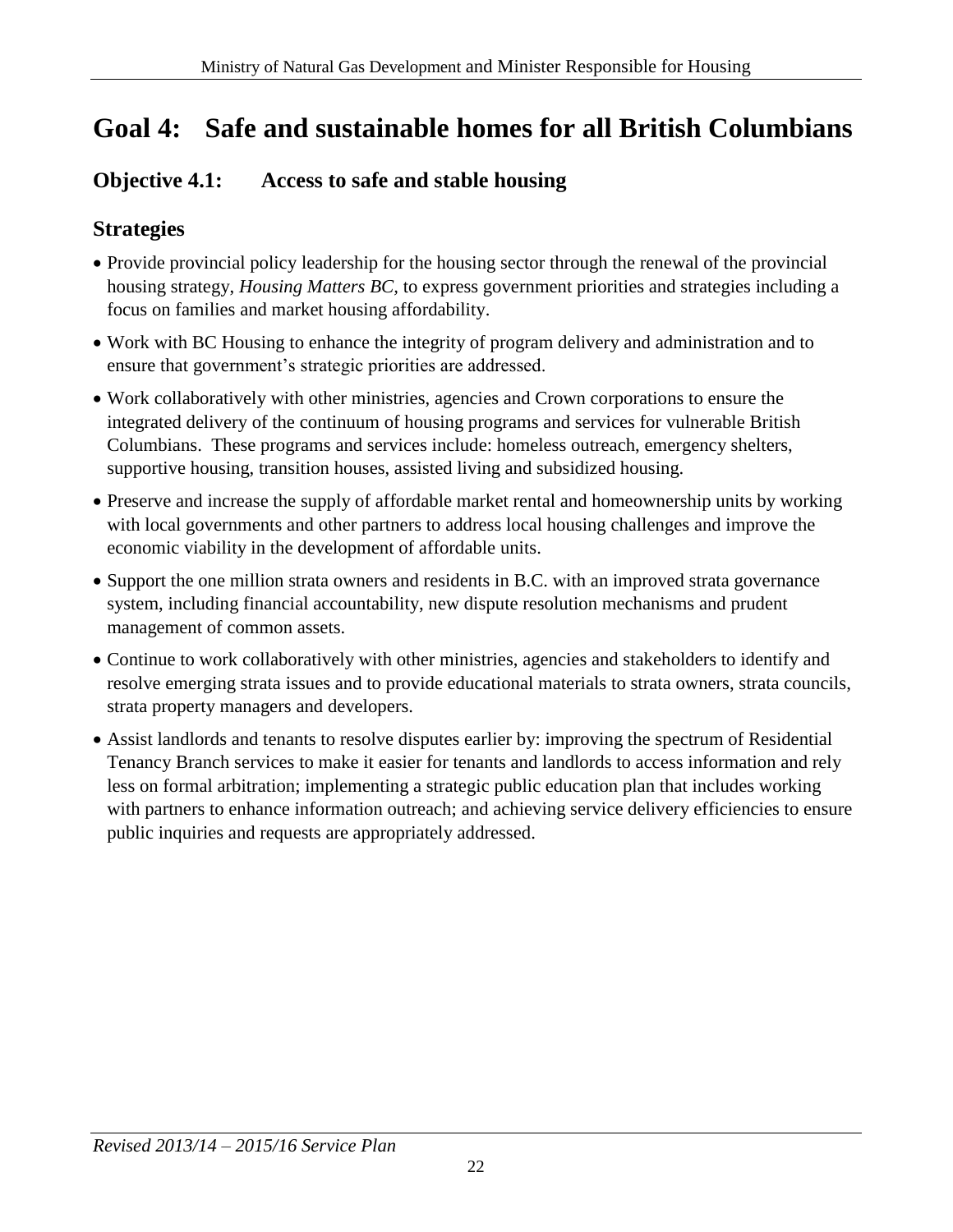| <b>Performance</b>                                                             | 2012/13  | 2013/14       | 2014/15       | 2015/16       |
|--------------------------------------------------------------------------------|----------|---------------|---------------|---------------|
| <b>Measure</b>                                                                 | Forecast | <b>Target</b> | <b>Target</b> | <b>Target</b> |
| Percentage of clients belonging to<br>priority groups in subsidized<br>housing | 88       | 85 or higher  | 85 or higher  | 85 or higher  |

#### **Performance Measure 3: Priority groups in subsidized housing**

**Data Source:** The measure is calculated by taking the current inventory of subsidized housing and determining the percentage of units that are available for each of the designated priority groups

#### **Discussion**

This measure is an indicator of performance in ensuring that those in greatest need receive priority assistance for housing. For the purposes of the measure, the groups considered to be among those in greatest housing need include: low income or frail seniors; people with physical or mental disabilities; people with mental illness; women and children who have experienced domestic violence; individuals facing alcohol and drug addiction challenges; Aboriginal individuals and families; and, people who are homeless or at risk of homelessness.<sup>4</sup>

The targets are set to reflect the number of social housing households that fall into one of the designated priority groups, as well as the anticipated number of new and acquired housing units, all of which are targeted to priority groups, during the service plan period.

#### **Performance Measure 4: Residential tenancy dispute resolution requests**

| <b>Performance</b>                                                                                                           | 2012/13         | 2013/14       | 2014/15       | 2015/16       |
|------------------------------------------------------------------------------------------------------------------------------|-----------------|---------------|---------------|---------------|
| <b>Measure</b>                                                                                                               | <b>Forecast</b> | <b>Target</b> | <b>Target</b> | <b>Target</b> |
| Number of residential tenancy<br>dispute resolution requests per<br>1,000 British Columbia adult<br>population (over age 19) | 6.0             | 6.0           | 5.9           | 5.8           |

**Data Source:** Results for this measure are derived from records of dispute resolution requests to the Ministry's Residential Tenancy Branch and British Columbia Statistics population data. The measure includes only those British Columbians age 20 and older because of the population data age categories used by British Columbia Statistics.

#### **Discussion**

 $\overline{a}$ 

Modernizing and streamlining the spectrum of Residential Tenancy Branch services will contribute to a reduction in the number of requests to help resolve tenancy disputes. Improvements will make it easier for tenants and landlords to access information, ensure that enquiries and requests are addressed, and resolve disputes earlier.

<sup>4</sup> A more detailed discussion of the methodology for this performance measure is included in the *[BC Housing Service Plan](http://www.bchousing.org/resources/About%20BC%20Housing/Service_Plans/2012-15_Service_Plan.pdf)  [2013/14 – 2015/16.](http://www.bchousing.org/resources/About%20BC%20Housing/Service_Plans/2012-15_Service_Plan.pdf)*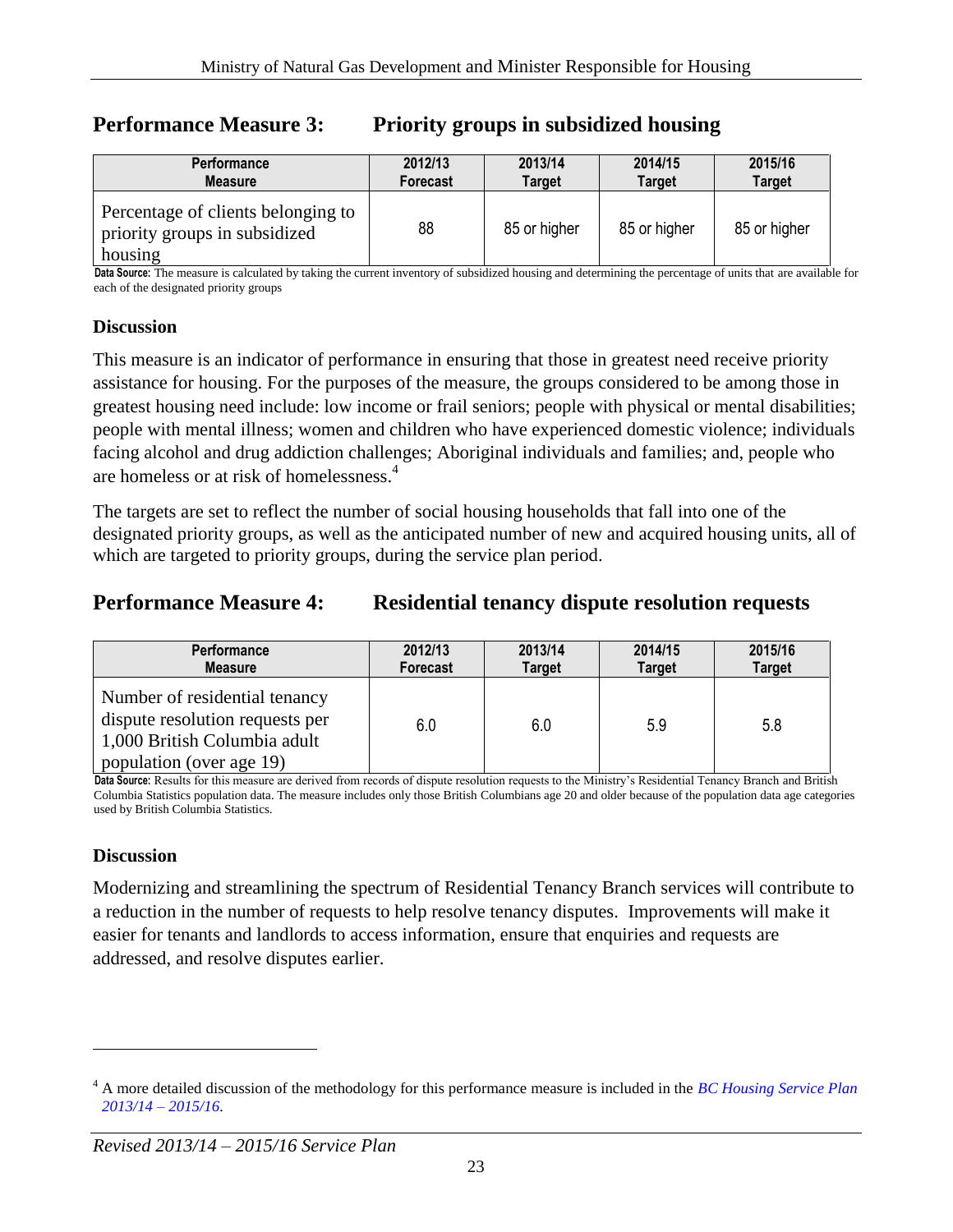About one third of all B.C. households are rental households. As the B.C. population increases every year, so does the number of tenancies. Tying the number of dispute resolution requests to the adult population provides a comparable measure across fiscal years.

#### **Objective 4.2 A modern building regulatory system that supports safety and innovation in the design and construction of buildings**

### **Strategies**

- Establish provincial leadership in a modern, streamlined and efficient building regulatory system with a uniform building code as a key element.
- Continue to engage stakeholders in the development of the 2012 editions of the BC Building, Fire and Plumbing Codes, including improvements in energy and water efficiency.
- Work with the BC Safety Authority to continuously improve technical product safety and support technical innovation through timely adoption of safety codes and standards.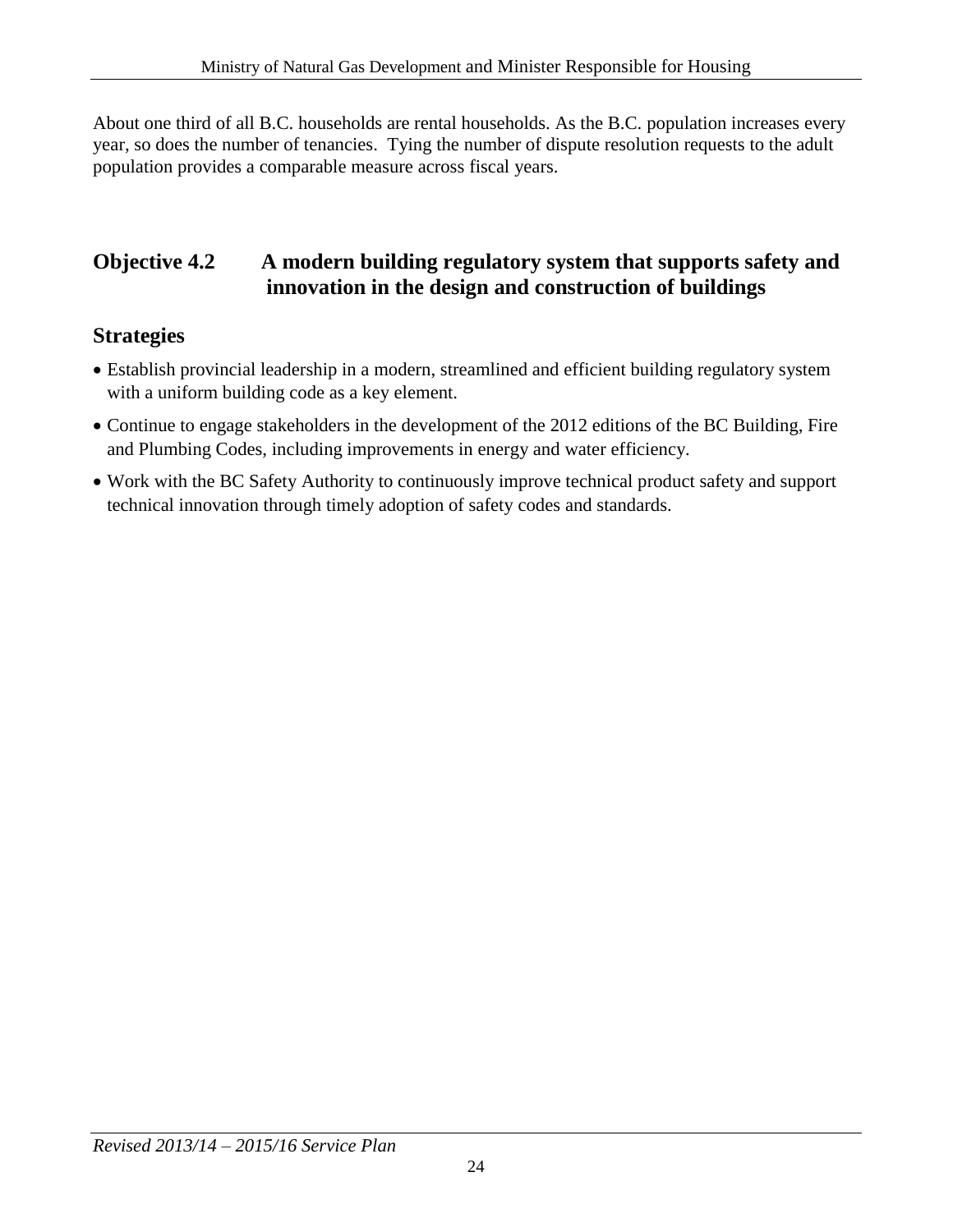<span id="page-24-0"></span>

| <b>Core Business Area</b>                                         | 2012/13<br><b>Restated</b><br>Estimates <sup>1</sup> | 2013/14<br>Estimates <sup>2</sup> | 2014/15<br>Plan | 2015/16<br>Plan  |  |
|-------------------------------------------------------------------|------------------------------------------------------|-----------------------------------|-----------------|------------------|--|
| <b>Operating Expenses (\$000)</b>                                 |                                                      |                                   |                 |                  |  |
|                                                                   | 14,285                                               | 13,130                            | 13,130          | 13,130           |  |
| <b>Executive and Support Services </b>                            | 2,036                                                | 2,564                             | 2,568           | 2,570            |  |
|                                                                   | 346,242                                              | 343,866                           | 346,291         | 350,259          |  |
| <b>Housing Endowment Fund</b>                                     |                                                      | 12,000                            | 18,000          | 20,000           |  |
|                                                                   | 372,563                                              | 371,560                           | 379,989         | 385,959          |  |
| Ministry Capital Expenditures (Consolidated Revenue Fund) (\$000) |                                                      |                                   |                 |                  |  |
| <b>Executive and Support Services </b>                            | 27,190                                               | 27,067                            | 2,767           | 1                |  |
| Housing Capital Fund <sup>3</sup>                                 | 44,506                                               | 29,390                            | 22,927          | 6,357            |  |
|                                                                   | 71,696                                               | 56,457                            | 25,694          | 6,358            |  |
| <b>Other Financing Transactions (\$000)</b>                       |                                                      |                                   |                 |                  |  |
| <b>Oil and Gas Commission</b>                                     |                                                      | 29,346                            | 30,937          | 31,808           |  |
| <b>Oil and Gas Commission</b>                                     | (31, 157)                                            | (29, 346)                         | (30, 937)       | (31, 808)        |  |
| <b>Total Net Cash Source</b>                                      | $\mathbf{0}$                                         | $\boldsymbol{0}$                  | 0               | $\boldsymbol{0}$ |  |

## **Resource Summary**

<sup>1</sup>For comparative purposes, amounts shown for the 2012/13 have been restated to be consistent with the presentation of the 2013/14 *Estimates*. <sup>2</sup> Further information on program funding and vote recoveries is available in th[e Estimates and Supplement to the Estimates.](http://www.bcbudget.gov.bc.ca/)

<sup>3</sup> The grant for Housing Capital Funding meets the British Columbia Housing Management Commission's objective to increase the supply of housing for those at risk of homelessness and to fund infrastructure projects to increase the supply of provincially owned housing for seniors and persons with disabilities.